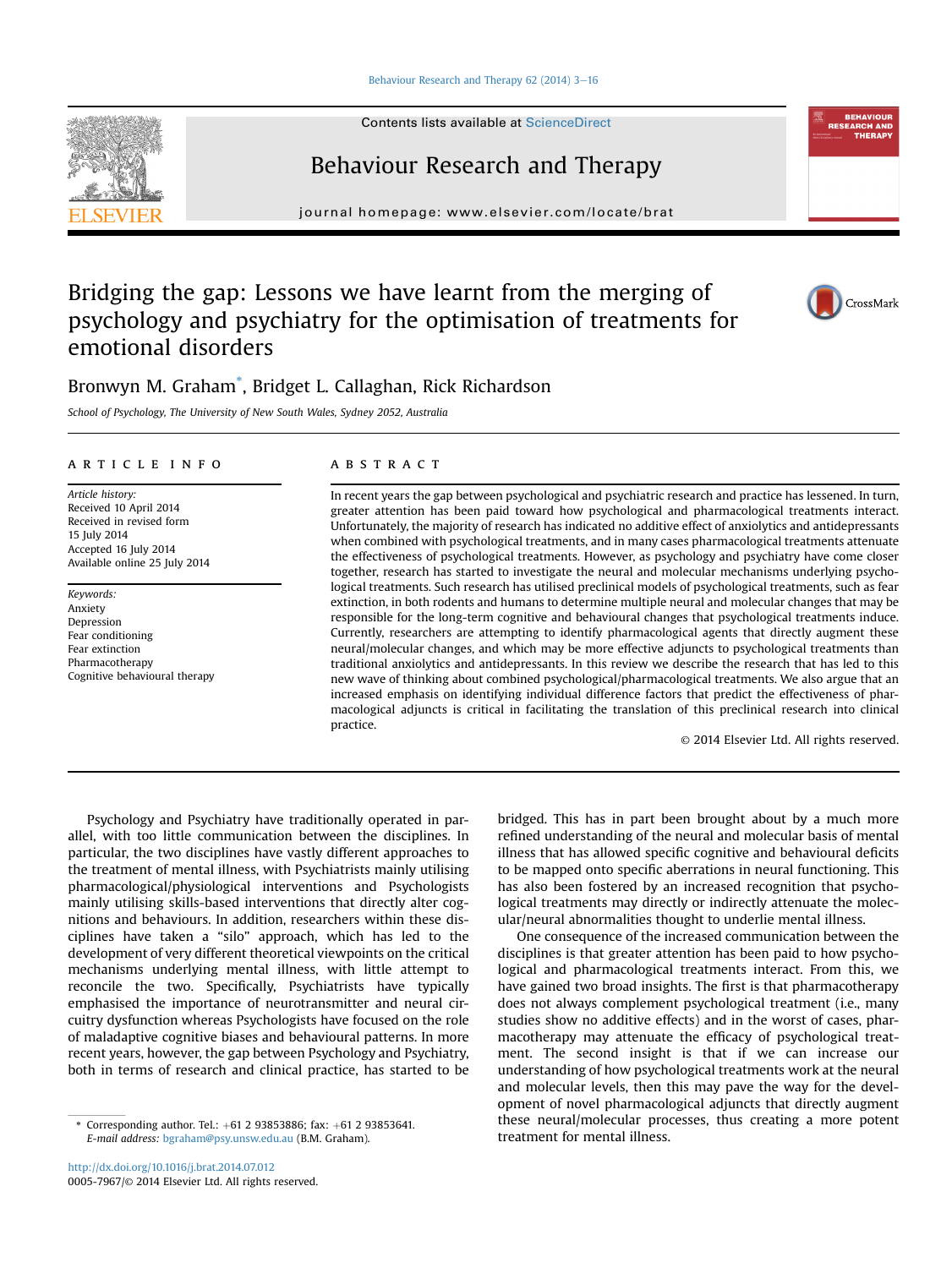In this review we first outline the transdiagnostic components of the most widely used and empirically validated psychological treatment for emotional (i.e., mood and anxiety) disorders, cognitive behavioural therapy (CBT). We then describe research from animal models and human neuroimaging studies that has identified several molecular and neural targets that likely underpin the success of CBT. Next, we describe the outcomes of research examining the efficacy of combining current pharmacotherapies with CBT, and we account for these outcomes by considering how the neural/molecular targets of pharmacotherapy complement/interfere with the putative neural/molecular underpinnings of CBT. Finally, we describe a burgeoning field of research that is attempting to bridge the gap between pharmacological and psychological approaches to treatment. This field is capitalising on our increased understanding of the neural/molecular substrates of psychological treatments, and attempting to identify potential pharmacological adjuncts that may enhance these substrates. Moreover, beyond merely developing adjuncts to enhance CBT, emerging research in this field is also attempting to identify various individual difference factors that may increase or decrease the effectiveness of such adjuncts. This type of research has the potential to increase our ability to predict treatment responsiveness, which would allow health professionals to tailor treatments at the outset to match the idiosyncrasies of the individual, thus increasing the number of people who benefit from treatment.

## Cognitive behavioural therapy for emotional disorders

CBT rests on the assumption that most symptoms in emotional disorders are experienced by most people from time to time, but that, due to maladaptive response tendencies, some people become "stuck" in a cycle in which they experience these symptoms with a greater severity, intensity, and/or frequency than people in the general population ([Beck, 1976\)](#page-11-0). Consistent with this assumption, CBT does not attempt to address the cause of distressing symptoms; or indeed, the symptoms themselves. Rather, CBT purports to target the hypothesised cognitive and behavioural factors that maintain distressing symptoms (i.e., those factors that prevent symptoms from spontaneously remitting, as occurs in the general population; [Clark, 2004](#page-11-0)). These factors include maladaptive cognitive appraisals (e.g., overestimation of the probability and cost of catastrophic outcomes in anxiety disorders, [Otto, Smits,](#page-12-0) & [Reese, 2004](#page-12-0); or negative views about the self, the world, and the future in depression, [Beck, 1976](#page-11-0)), unhelpful behavioural responses to strong emotions (e.g., withdrawal in depression, [Jacobson, Martell,](#page-12-0) & [Dimidjian, 2001](#page-12-0)), and emotional/experiential avoidance (e.g., avoidance of feared stimuli/situations in anxiety, [Otto et al., 2004\)](#page-12-0). CBT stands in contrast to the psychiatric approach to treatment of psychopathology with latter placing much more emphasis on direct modulation of the symptoms themselves, usually via pharmacological intervention.

CBT is predominantly skills focused; patients are taught new ways of thinking, responding, and problem solving. Initially patients rely heavily on guidance from the therapist, but as cognitive flexibility improves, patients become more independent, ultimately becoming their own "therapist". As such, CBT depends on patients being able to integrate and consolidate new informationin other words, to learn and retain new memories ([Otto et al.,](#page-12-0) [2004](#page-12-0)). This may account for CBT's long-lasting effects, as well as the finding that recipients of CBT often exhibit continued improvement even once treatment has officially terminated (e.g., [Haug et al., 2003; Marks et al., 1993\)](#page-11-0).

The initial development of CBT protocols was directed toward discrete disorders. This resulted in a plethora of manualised treatments, each purporting to target the individual features of a specific diagnosis. In the last decade, however, there has been a shift toward a transdiagnostic approach to CBT, spurred by epidemiological data highlighting strong comorbidity between different diagnoses, the finding that CBT aimed at one diagnosis often leads to symptom reduction associated with comorbid diagnoses, and the growing contention that there may be common mechanisms of dysfunction across different diagnoses [\(Barlow, Allen,](#page-11-0) & [Choate, 2004\)](#page-11-0). Currently, many researchers are attempting to extract the underlying principles of CBT that may be effective when applied transdiagnostically. Indeed, such principles may represent the critical components underlying the efficacy of earlier CBT protocols aimed at specific disorders. The most influential transdiagnostic CBT protocol has been Barlow's "Unified Protocol" (UP) for emotional disorders ([Ellard, Fairholme, Boisseau, Farchione,](#page-11-0) & [Barlow, 2010\)](#page-11-0). UP contains a number of core modules designed to target the main factors thought to underlie and maintain emotional disorders, described above. For example, maladaptive cognitive appraisals are targeted by cognitive reappraisal training (i.e., learning to reevaluate a situation in a more positive, or at least neutral, manner so that the emotional consequence is altered). Maladaptive emotion-driven behaviours are targeted by modules designed to train more adaptive behavioural responses to strong emotions (e.g., engagement in activities when feeling depressed), and emotional/ experiential avoidance is targeted by exposure therapy modules that encourage gradual engagement with previously avoided emotions, situations, and physical sensations.

A thorough critique of the advantages versus disadvantages of transdiagnostic CBT is beyond the scope of this review; we describe UP here merely because it highlights the common components of CBT that have been empirically demonstrated to be effective in the treatment of emotional disorders. More pertinent to the purposes of this review is that transdiagnostic approaches to CBT may aid research at the preclinical level. This is because treatments that are composed of distilled common principles (and that are designed to target common underlying mechanisms of dysfunction, rather than specific symptoms characteristic of discrete disorders) are more amenable to being modelled in laboratory settings. Preclinical research in both non-human animals and healthy humans has the capacity to increase our understanding of the neural and molecular substrates of mental illness, the neural and molecular substrates underlying effective treatment, and the individual difference factors that predict treatment response [\(Graham, Langton,](#page-11-0) & [Richardson, 2011; Holmes](#page-11-0) & [Singewald, 2013\)](#page-11-0). Such understanding will allow us to further refine our treatment of emotional disorders by developing pharmacological adjuncts to augment the neural/molecular processes underlying CBT, and to make more informed decisions about which treatments and adjuncts will work best for particular individuals. The methods by which emotional disorders and their treatment have been modelled preclinically, and the utility of this approach, are reviewed next.

## Preclinical models of emotional disorders and their treatment

Animal models of fear learning and fear inhibition, as well as more recent neuroimaging studies examining the same processes in humans, have been instrumental in our understanding of the neural and molecular basis of CBT's long-term effectiveness. In both rodent and human studies, fear learning occurs when a subject is given multiple pairings of an initially neutral stimulus such as a light (i.e., the conditioned stimulus; CS) followed by an aversive outcome such as a loud noise or shock (i.e., the unconditioned stimulus; US). Following such pairings the subject eventually learns that the CS predicts the US and begins to show a variety of conditioned fear behaviours to that CS (e.g., increased skin conductance response (SCR) in humans and freezing in rodents). After fear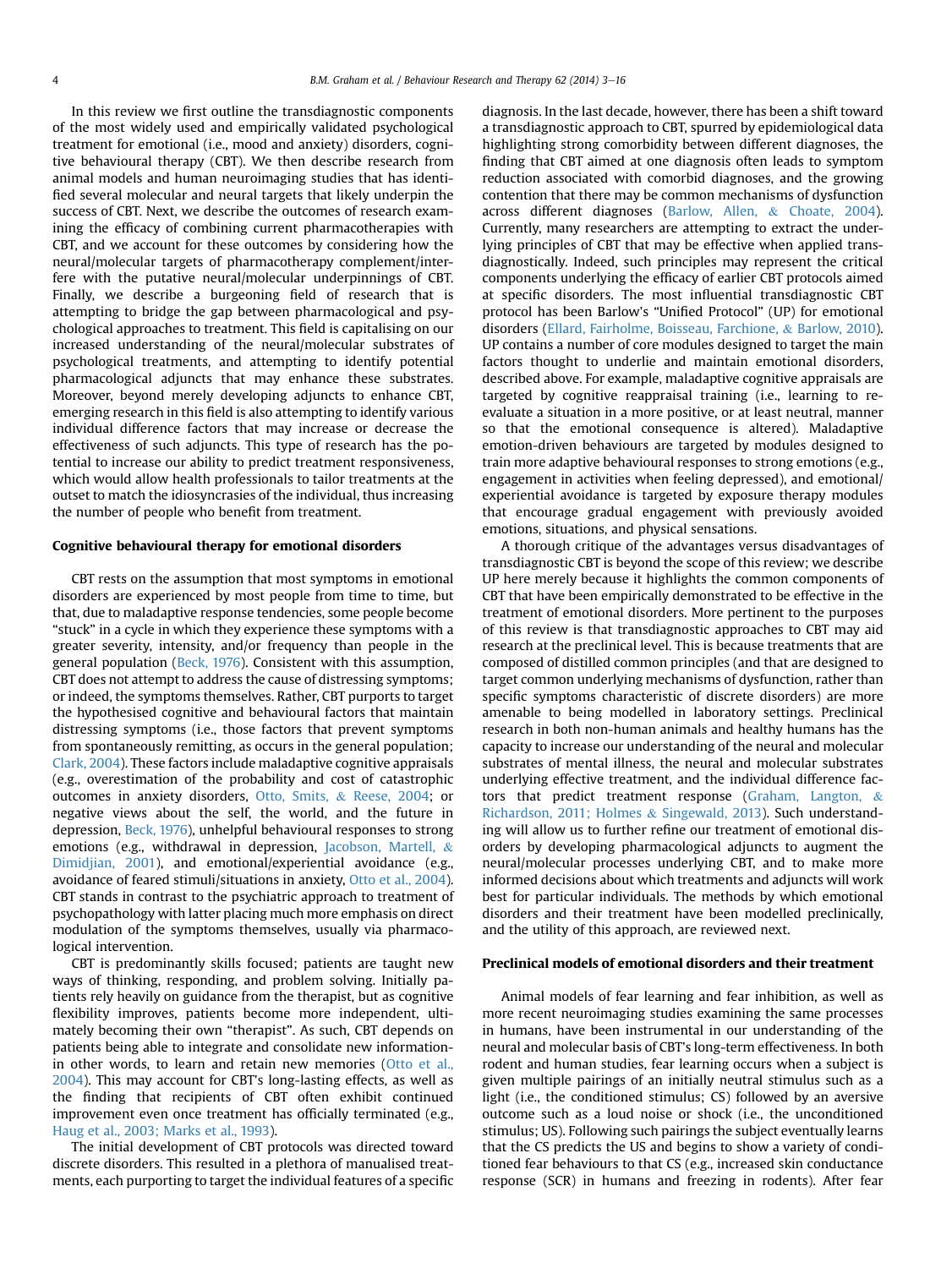learning occurs, levels of fear to the CS can be inhibited via extinction training. During a typical fear extinction procedure the subject receives multiple presentations of the CS alone, without the reinforcing negative outcome. This training results in a contextdependent fear extinction (i.e., safety) memory which competes with the original fear memory for expression (i.e., the subject learns that the CS no longer predicts the US in the extinction context, and their fear responding to the CS is lessened in that context; [Todd,](#page-13-0) [Verbic,](#page-13-0) & [Bouton, 2014\)](#page-13-0).

While fear conditioning may not accurately model the cause of emotional disorders (except for those with PTSD, and in some cases, those with phobias, most anxious individuals do not report a specific conditioning event; [Mineka](#page-12-0) & [Zinbarg, 2006\)](#page-12-0), it does produce behaviours which are consistent with the clinical presentation of those disorders (i.e., explicit fear and avoidance of cues believed to be predictive of danger, and withdrawal). Further, the process of extinguishing fear to those cues is widely believed to be an essential 'active ingredient' of CBT. Specifically, avoidance is thought to be a major maintaining factor in emotional disorders (e.g., avoidance of feared stimuli/situations/physiological symptoms in anxiety disorders, and avoidance of particular emotions in depression). As noted above, a major component of transdiagnostic CBT involves gradually exposing individuals to previously avoided stimuli, situations, physiological symptoms, and emotions to induce extinction learning (exposure therapy). Hence, by studying the neural and molecular basis of emotional learning and, more importantly, extinction, we are likely to gain a deeper understanding of the mechanisms underlying CBT's long-term effects.

Another advantage of fear extinction is that, while it is often considered a "bottom up", or automatic form of emotion regulation, it may actually activate a similar neural circuitry to that activated by "top-down", controlled strategies of emotion regulation utilised in transdiagnostic CBT, such as cognitive reappraisal. fMRI studies in both healthy and clinical populations have demonstrated that successful fear extinction and cognitive reappraisal both depend on prefrontal cortex inhibition of amygdala activity [\(Delgado, Nearing,](#page-11-0) [LeDoux,](#page-11-0) & [Phelps, 2008; Hermann et al., 2009](#page-11-0); see below for a more detailed description of this circuitry). Thus, laboratory studies of fear extinction in rodents and humans alike may provide insight into the neural and molecular substrates of multiple components of transdiagnostic CBT, not just those involving exposure therapy but also those involving controlled cognitive modes of emotion regulation.

## The neurobiology of fear learning and extinction

In the last two decades our understanding of the neurobiology of fear learning and extinction has flourished. Human neuroimaging studies and rodent studies using anatomical lesions, pharmacological inactivation, drug antagonists, and electrophysiological recordings have converged to map out a complex neural circuit which supports fear learning and fear inhibition. Specifically, in both rats and humans the lateral amygdala is considered to be involved in the formation and storage of conditioned fear associations [\(Davis, 1992; LeDoux, 2000; Phelps](#page-11-0) & [LeDoux, 2005](#page-11-0)), while the central nucleus of the amygdala (CeA) is thought to represent the fear output centre.

While the amygdala has long been considered to be the acquisition and storage site of conditioned fear associations, more recent evidence suggests that extra-amygdala regions control the expression of amygdala-dependent fear memories. Studies in rodents have demonstrated that activity in the prelimbic (PL) region of the mPFC regulates amygdala activity and fear learning. Specifically, microstimulation of the PL enhanced conditioned fear responses and impaired extinction ([Vidal-Gonzalez, Vidal-Gonzalez,](#page-13-0) [Rauch,](#page-13-0) & [Quirk, 2006\)](#page-13-0), whereas inactivation of the PL had the opposite effect on conditioned fear behaviours [\(Corcoran](#page-11-0) & [Quirk,](#page-11-0) [2007\)](#page-11-0). Also, electrophysiological recordings demonstrated that activity in PL neurons increased during fear conditioning and decreased during fear extinction, mirroring freezing behaviour in those animals [\(Burgos-Robles, Vidal-Gonzalez,](#page-11-0) & [Quirk, 2009\)](#page-11-0). These data suggest that the PL regulates fear learning by increasing amygdala activity. Findings from preclinical human studies have largely been consistent those of rodent studies. The human homologue of the PL, the dorsal anterior cingulate cortex (dACC), is activated along with the amygdala during fear conditioning [\(Milad,](#page-12-0) [Quirk, et al., 2007; Phelps, Delgado, Nearing,](#page-12-0) & [LeDoux, 2004](#page-12-0)) and thickness of the dACC is positively associated with conditioned SCRs ([Milad, Quirk, et al., 2007](#page-12-0)).

In contrast to the role of the PL/dACC in fear conditioning, another division of the mPFC  $-$  the infralimbic region  $(IL)$   $-$  appears to be important for inhibiting amygdala activity during extinction via its connections with the hippocampus. Specifically, the current dominant neural model of extinction suggests that the hippocampus provides contextual information to the IL which integrates this information with data about the CS coming from the amygdala. When the extinguished stimulus is presented in contexts which match extinction training the hippocampus activates the IL, resulting in feed-forward inhibition of amygdala output, resulting in suppression of the conditioned fear response. In contrast, when the context is different from that during extinction training the hippocampus does not activate the IL, amygdala activity is not inhibited, and a conditioned fear response emerges [\(Quirk](#page-12-0)  $\&$ [Mueller, 2008](#page-12-0)).

While the dominant model of extinction was developed from rodent data, humans appear to use remarkably similar circuitry to inhibit fear responses both during extinction learning and when recalling the extinction memory. For example, preclinical fMRI studies in humans have shown that activity in the vmPFC increases during extinction learning and at extinction recall ([Gottfried](#page-11-0)  $\&$ [Dolan, 2004; Milad, Wright, et al., 2007\)](#page-11-0), and level of extinction recall has been shown to be positively associated with vmPFC thickness [\(Milad et al., 2005](#page-12-0)). Recent fMRI studies have demonstrated a causal role for vmPFC control of amygdala activity in human populations [\(Motzkin, Philippi, Wolf, Baskaya,](#page-12-0) & [Koenigs,](#page-12-0) [2014\)](#page-12-0). In that study, relative to non-lesion participants, neurosurgical patients with focal bilateral vmPFC damage exhibited potentiated amygdala activity, both at rest and in response to aversive images. Finally, the role of the hippocampus in contextually-gating extinction memories via the vmPFC is also supported in humans ([Kalisch et al., 2006\)](#page-12-0). In that study, individuals tested in the same context as extinction exhibited enhanced and positively correlated vmPFC and hippocampal activity and retrieved the extinction memory. However, when individuals were tested for extinction recall in the conditioning context the fear memory was retrieved and activity in the vmPFC and hippocampus was not positively correlated (also see [Lonsdorf, Haaker,](#page-12-0) & [Kalisch, 2014\)](#page-12-0). Together, the evidence reviewed above is consistent with the idea that a unique neural circuit involving the amygdala, vmPFC, and hippocampus supports extinction learning in rodents, and that this neural circuitry has been conserved across evolution to support similar basic learning processes in humans. See [Fig. 1](#page-3-0) for a schematic depicting the way the described neural circuitry maps onto the behavioural expression of fear.

Understanding the molecular mechanisms underlying extinction-related plasticity within the fear circuit may help to uncover targets which could be pharmacologically manipulated to enhance extinction learning or retention. While an exhaustive review of the molecular pathways involved in extinction learning is beyond the scope of this paper (readers are referred to the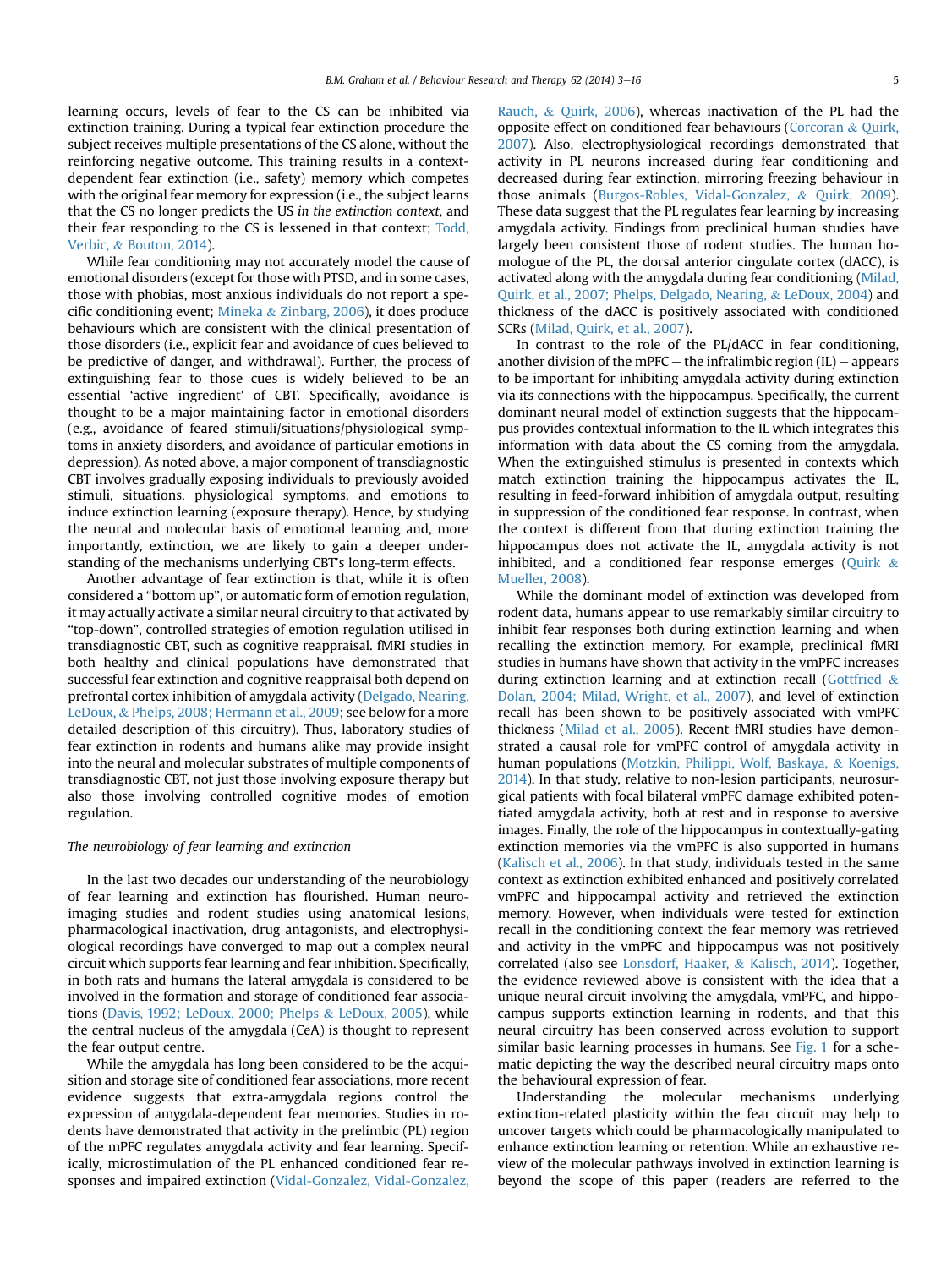<span id="page-3-0"></span>

Fig. 1. The behavioural expression of fear, and the neural activity in the prefrontal cortex and amygdala, during fear acquisition and extinction training.

following excellent reviews on the topic: [Myers](#page-12-0) & [Davis, 2007;](#page-12-0) [Quirk](#page-12-0) & [Mueller, 2008\)](#page-12-0), it is of benefit to highlight that the molecular signals which appear to be involved in extinction across species are also those known to be important in the consolidation of new memories. For instance, successful consolidation of extinction memories depends on a cascade of molecular events beginning with N-methyl-p-aspartate (NMDA) receptor activation ([Burgos-Robles, Vidal-Gonzalez, Santini,](#page-11-0) & [Quirk, 2007; Santini,](#page-11-0) [Muller,](#page-11-0) & [Quirk, 2001\)](#page-11-0). Indeed, pharmacological manipulations of NMDA receptor activity, via the drug  $D$ -cycloserine (DCS), have shown promise in enhancing extinction learning and retention in rodents and humans (e.g., [Ledgerwood, Richardson,](#page-12-0) & [Cranney,](#page-12-0) [2003; Norberg, Krystal,](#page-12-0) & [Tolin, 2008; Ressler et al., 2004;](#page-12-0) [Walker, Ressler, Lu,](#page-12-0) & [Davis, 2002\)](#page-12-0).

## Extinction learning in emotional disorders

Not only is the neural circuitry underlying extinction wellpreserved across species, but abnormalities in the extinction circuitry appear to occur in individuals with mental health problems, suggesting that deficits in extinction circuitry may be the fundamental neural pathology in these illnesses. For example, when viewing fearful faces combat-exposed veterans with PTSD exhibit enhanced amygdala activity and decreased vmPFC activity relative to combat-exposed veterans without PTSD [\(Rauch et al., 2000;](#page-12-0) [Shin et al., 2005](#page-12-0)). Also, symptom severity in PTSD patients during recall of trauma-related events was positively correlated with cerebral blood flow (CBF) in the amygdala and negatively correlated with CBF in the medial central gyrus (a region of the mPFC; [Shin et al., 2004\)](#page-13-0). Dysfunctional amygdala-prefrontal circuitry also appears to be a feature in individuals with spider phobia. Spiderphobic individuals exhibited increased activity in the amygdala, insula, anterior cingulate, and dorsal medial (dm)PFC when viewing imagery of spiders versus neutral imagery (i.e., mushrooms), whereas non-phobic individuals did not show stronger activation to spiders versus mushrooms in any brain region ([Straube, Mentzel,](#page-13-0) & [Miltner, 2006](#page-13-0)). Finally, structural integrity in the amygdala-prefrontal pathway (measured using diffusion tensor imaging) is negatively correlated with trait levels of anxiety ([Kim](#page-12-0) & [Whalen, 2009\)](#page-12-0).

In addition to the abnormalities in extinction circuitry observed in anxious populations, there is also extensive evidence of deficits in extinction learning and/or recall in these populations. For example, individuals with PTSD exhibit deficits in extinction learning indexed by higher physiological arousal (SCR and heart rate; HR), as well as higher US expectancy and valence ratings of the CS ([Blechert, Michael, Vriends, Margraf,](#page-11-0) & [Wilhelm, 2007; Orr et al.,](#page-11-0) [2000; Peri, Ben-Shakhar, Orr,](#page-11-0) & [Shalev, 2000\)](#page-11-0). Even when there are no differences in levels of conditioned fear or within-session extinction, individuals with PTSD exhibit poorer extinction recall ([Milad et al., 2008, 2009\)](#page-12-0). Deficits in extinction learning have been shown in a number of other anxiety disorders (e.g., panic disorder; [Michael, Blechert, Vriends, Margraf,](#page-12-0) & [Wilhelm, 2007](#page-12-0)), and a recent study demonstrated deficits in extinction learning in a clinical group comprised of individuals with PTSD, panic disorder, and major depressive disorder ([Otto et al., 2014\)](#page-12-0).

Some studies have examined extinction learning/recall in anxiety disordered participants within the fMRI scanner and have supported the idea that alterations in extinction neural circuitry mediate the deficits in extinction learning/recall. For instance, Milad and colleagues conditioned, extinguished, and then tested PTSD patients in an fMRI scanner across two days [\(Milad et al.,](#page-12-0) [2009; Rougemont-Bücking et al., 2011](#page-12-0)). They showed that PTSD patients exhibited poorer recall of extinction on the second day which was associated with increased activity in the amygdala during extinction learning (on day 1), as well as decreased vmPFC and hippocampal activity during the extinction retention test (day 2). These researchers also reported increased activity in the dACC in PTSD patients on day 2, the area normally associated with conditioned fear responding. In another study, brain activity in PTSD and non-PTSD combat-exposed veterans was examined during the early phase of extinction learning [\(Sripada, Gar](#page-13-0)finkel, & [Liberzon,](#page-13-0) [2013\)](#page-13-0). It was reported that greater avoidance symptoms in PTSD patients were associated with greater activity in the amygdala, vmPFC, dmPFC, insula, and hippocampus during early extinction. These data could indicate that extinction recall deficits are mediated by dysfunctions in the neural networks governing extinction learning and consolidation. Although much of the data examining neural circuit activation during extinction is limited to the PTSD patient population, it provides compelling evidence that alterations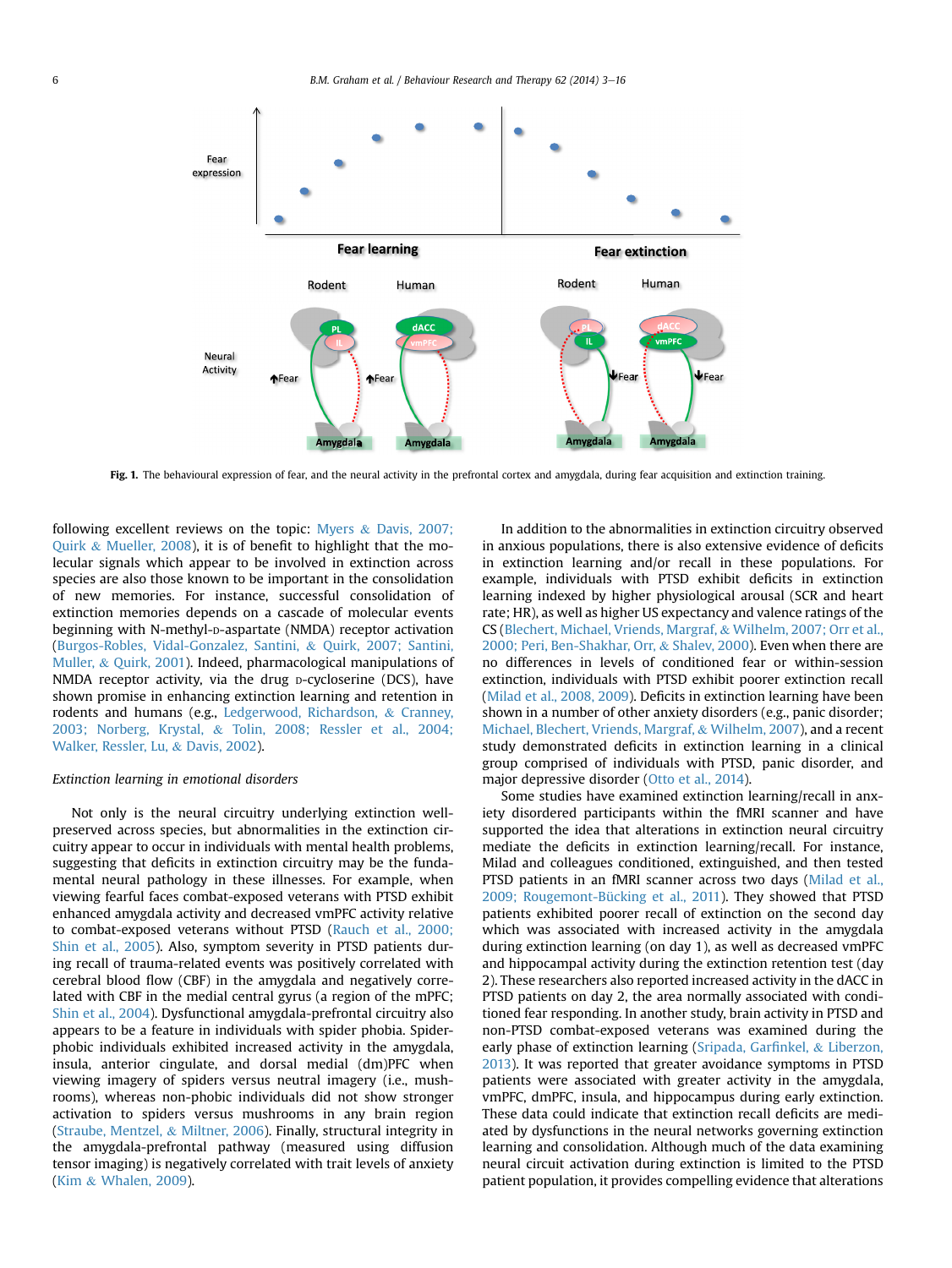in extinction circuitry underlie deficits in extinction learning, which appear to be common across the anxiety disorders, and potentially, the emotional disorders more generally.

## Impact of CBT on the neural circuitry underlying extinction learning

If the abnormalities in extinction neural circuitry are fundamental to pathology in emotional disorders then successful recovery following treatment should be associated with a change in that neural circuitry. Indeed, there is now substantial evidence across numerous different disorders demonstrating lasting changes in the extinction circuitry following CBT. For example, individuals given CBT for spider phobia were shown to have attenuated neural activity in the insula and anterior cingulate cortex relative to spider phobic individuals that were not given treatment (i.e., wait-list control; [Straube, Glauer, Dilger, Mentzel,](#page-13-0) & [Miltner, 2006](#page-13-0)). Also, OCD patients scanned during symptom provocation (using standardised subtype-specific stimuli) exhibited reductions in activity in the OFC, nucleus caudatus, ventrolateral PFC, and supramarginal gyrus across pre-CBT to post-CBT treatment time-points [\(Baioui](#page-11-0) [et al., 2013\)](#page-11-0). In contrast, when symptom provocation stimuli were individualised to the patient's idiosyncratic obsessions posttreatment activity reductions were observed in the nucleus accumbens. Interestingly, attenuating nucleus accumbens activity through deep brain stimulation has been shown to effectively treat refractory OCD in some studies [\(Sturm et al., 2003](#page-13-0)), suggesting that treatment-related reductions in this region may be fundamental for symptom reduction in OCD, irrespective of whether this is achieved through psychological or physiological means. It is worth noting that brain changes observed following CBT are not limited to functional plasticity. In a recent study, preliminary evidence suggested that CBT can induce structural changes in the brain; decreased supplementary motor area and amygdala volume were observed in spider phobic patients across pre- to 6 months post-CBT, and were correlated with a reduction in symptom severity ([Schienle, Wabnegger,](#page-12-0) & [Scharmüller, 2014\)](#page-12-0).

As mentioned earlier, CBT involves both bottom-up (exposure therapy) and top-down (cognitive reappraisal) emotion regulation strategies, and studies examining each of these therapy components separately have reported neural changes associated with treatment. For example, hyperactivity in the amygdala, insula, and dACC observed in response to phobic stimuli was reduced following one session of intensive exposure therapy in spider phobic patients ([Goossens, Sunaert, Peeters, Griez,](#page-11-0) & [Schruers, 2007](#page-11-0)). A similar treatment also resulted in increased OFC activity immediately after therapy, an effect which was maintained at 6 months ([Schienle,](#page-12-0) [Sch](#page-12-0)ä[fer, Hermann, Rohrmann,](#page-12-0) & [Vaitl, 2007\)](#page-12-0). In another study, PTSD patients were scanned whilst engaging in imaginal exposure to their traumatic memory ([Cisler et al., 2014\)](#page-11-0). Exposure was associated with increased functional connectivity of the amygdala with the hippocampus, insula, and mPFC, and of the hippocampus with the striatum, OFC, and dCC. Importantly, PTSD symptom severity tempered those associations suggesting that higher levels of symptoms were associated with a smaller change in functional connectivity during exposure. Similarly, brain changes also occur when the cognitive component of CBT is isolated. For example, individuals with social anxiety disorder (SAD) exhibited decreased amygdala activity when given instructions to use cognitive reappraisal when attempting to down-regulate their emotional reactivity to negative self-beliefs [\(Goldin, Manber-Ball, Werner,](#page-11-0) [Heimberg,](#page-11-0) & [Gross, 2009\)](#page-11-0).

While the data discussed so far demonstrate the effect of CBT on the underlying neural pathology of anxiety disorders, it should be noted that CBT also causes functional brain changes when used to treat mood disorders. For instance, a case series using PET contrasted the scans of patients with major depressive disorder (MDD) before and after  $15-20$  weeks of CBT [\(Goldapple et al.,](#page-11-0) [2004\)](#page-11-0). CBT was associated with significant clinical improvement in depressive symptomology as well as significant brain metabolic changes: increases in the hippocampus and dorsal cingulate cortex and decreases in the dorsal, ventral and medial frontal cortex. In another study, differences in neural activity were reported pre-post CBT ([Ritchey, Dolcos, Eddington, Strauman,](#page-12-0) & [Cabeza, 2011\)](#page-12-0). Specifically, pre- to post-treatment MDD patients exhibited increased basal vmPFC activity, increased discrimination between emotional vs neutral stimuli reflected by activity in the amygdala, caudate and hippocampus, and increased responsiveness in anterior temporal lobe to positive versus negative stimuli. More recently it was reported that CBT resulted in functional brain changes during a specific task: self-referential processing of negative words ([Yoshimura et al., 2013](#page-13-0)). In that study participants were scanned while performing a task in which they were asked whether words of differing valence (positive/negative) were descriptive of themselves. Before CBT, MDD patients exhibited hyperactivity in the mPFC during self-referential processing of negative words. After CBT, however, previously depressed subjects exhibited decreased mPFC and vACC activity for self-referential processing of negative words, while activity in these regions was increased when performing self-referential processing of positive words. It is clear that some variance exists in the reported effects of CBT for mood disorders on brain activity using functional imaging techniques. These differences could be due to the tasks subjects performed while functional scans were taken, differences in the imaging technology, or a host of other protocol-specific factors. Regardless, the main point to be taken from these data is that effective CBT for depression, as for anxiety, causes functional neural changes in regions which appear dysfunctional pre-treatment. Importantly, many of those regions (specifically, the frontal cortices, hippocampus, and amygdala) are also affected by CBT in anxious populations, suggesting that similar circuits are disrupted in anxious and depressed populations and that CBT appears to target that disrupted circuitry to effect symptom reduction.

Together these data demonstrate that CBT targets core circuitry disruptions (whether these are structural or functional) that may underlie emotional disorders. These data also support the use of extinction learning in rodents and healthy humans as a preclinical transdiagnostic model for the neural underpinnings of CBT's longterm effects. In the next section we describe preclinical research and clinical trials that have compared the efficacy of CBT (or laboratory models of CBT) when administered in combination with or without antidepressant or anxiolytic medication.

## Traditional pharmacotherapy interactions with CBT

#### Anxiolytics

#### Benzodiazepines

For many years, benzodiazepines were the most widely prescribed psychotropic for anxiety and depressive disorders. Whilst no longer recommended as the front-line pharmacological treatment for anxiety disorders, prescription of benzodiazepines by general practitioners and other health professionals remains prolific [\(Julien, 2005\)](#page-12-0). Benzodiazepines facilitate gamma-aminobutyric acid (GABA) transmission, which is the major inhibitory neurotransmitter in the nervous system ([Farach et al., 2012](#page-11-0)). Their anxiolytic effects result from binding to and inhibiting activity in limbic structures associated with emotion production, such as the amygdala. However, as benzodiazepines are administered systemically, they also bind to GABA receptors throughout the rest of the central nervous system, including the cerebral cortex and brain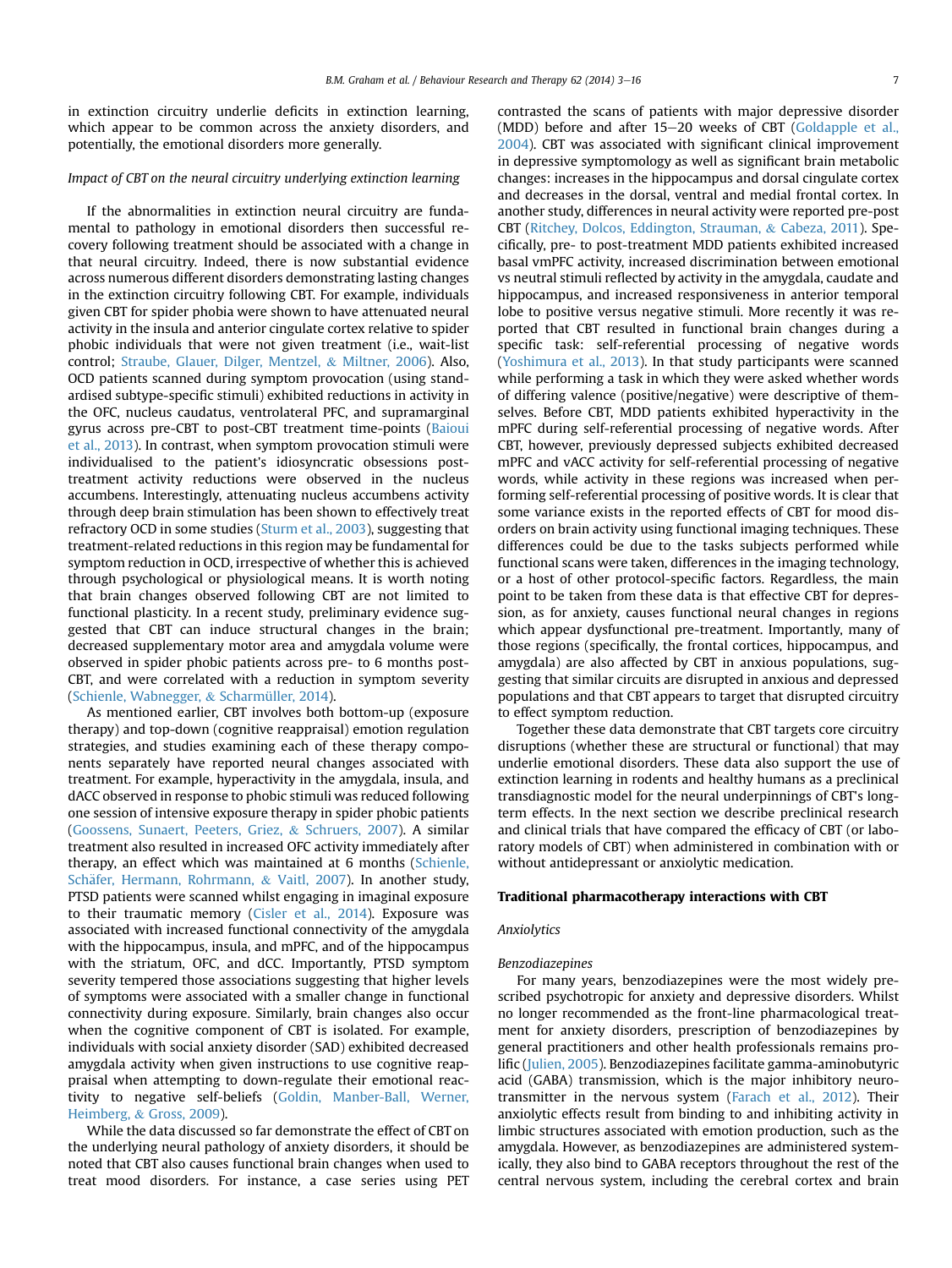stem. Hence, benzodiazepines are classically associated with sedative and amnestic side effects. Indeed, stronger doses of benzodiazepines than those prescribed for mental illness are used as hypnotics in the treatment of insomnia, as a component of general anaesthesia during surgical procedures, and as adjuncts in the treatment of epilepsy ([Julien, 2005\)](#page-12-0).

With respect to their efficacy in the treatment of mental illness, it appears that benzodiazepines merely mask symptoms via their anxiolytic and sedative effects. This contention is supported by the large proportion of people who experience symptom relapse following termination of benzodiazepine treatment (as many as 50%, as reported in a study examining the efficacy of alprazolam for Panic Disorder; [Spiegel, Bruce, Gregg,](#page-13-0) & [Nuzzarello, 1994](#page-13-0)).

Given that benzodiazepines are frequently used by patients with anxiety disorders, and that a large component of CBT involves exposure therapy, animal studies have examined the impact of benzodiazepines on the extinction of learned fear. Such studies have consistently demonstrated that benzodiazepines, when administered before or immediately after fear extinction, impair long-term extinction memory when the animal is tested drug free, despite causing reduced fear responses during extinction training ([Bouton, Kenney,](#page-11-0) & [Rosengard, 1990; Hart, Harris,](#page-11-0) & [Westbrook,](#page-11-0) [2009; Pereira, Rosat, Huang, Godoy,](#page-11-0) & [Izquierdo, 1989\)](#page-11-0). These preclinical findings do not bode well for those using benzodiazepines whilst receiving CBT, given that between-session reductions in fear (i.e., long-term extinction memories) predict overall clinical improvement in anxiety [\(Berry, Rosen](#page-11-0)field, & [Smits, 2009\)](#page-11-0).

Interestingly, despite the robustness of the preclinical findings in rodents, and despite the widespread use of benzodiazepines by patients undergoing psychological treatment, there have been few controlled studies examining the impact of combined CBT and benzodiazepine use on symptom reduction. The first compared the efficacy of exposure therapy versus a combination of exposure therapy and the benzodiazepine alprazolam in people with Panic Disorder [\(Marks et al., 1993](#page-12-0)). In the initial eight weeks, the combined treatment was as effective as exposure therapy alone in leading to improvement on a range of symptoms, including reduced avoidance of agoraphobic situations, greater work and social adjustment, reduced panic attacks, and a clinical rating of global improvement. However, following the treatment taper period, patients given exposure therapy alone continued to exhibit improvements that were not observed in patients given the combined treatment. In other words, alprazolam attenuated the longterm effectiveness of CBT without altering its initial efficacy. Similar findings were reported in a later study of the impact of CBT versus CBT plus the benzodiazepine temazepam on late-life insomnia ([Morin, Colecchi, Stone, Sood,](#page-12-0) & [Brink, 1999](#page-12-0)). That is, while the combined treatment led to equivalent symptom reduction as compared to CBT alone during treatment, symptoms reported at progressive follow-up assessments (until 24 months posttreatment) were more severe in those patients who received the combined treatment compared to those who received CBT alone. Put simply, patients receiving the combined treatment exhibited relapse of symptoms whereas those receiving CBT did not.

Three studies have investigated the impact of benzodiazepines on CBT in more naturalistic (uncontrolled) settings. One study reported that benzodiazepine use was not associated with significantly worse response to CBT for panic disorder, assessed at a 6 month follow-up, although this study did note that there was a significant decline in the number of patients using benzodiazepines from pre to post treatment, and to follow-up assessment [\(Arch](#page-11-0)  $\&$ [Craske, 2007\)](#page-11-0). Another study reported that "as needed" use of benzodiazepines during CBT for panic with agoraphobia negatively predicted treatment response, as assessed immediately post-CBT; in contrast, regular benzodiazepine users exhibited similar treatment response to non-medicated patients ([Westra, Stewart,](#page-13-0) & [Conrad, 2002\)](#page-13-0). Finally, a third study reported that patients who entered remission from panic disorder medication free were less likely to relapse than those who remained on medications throughout treatment and into remission ([Otto, Pollack,](#page-12-0) & [Sabatino,](#page-12-0) [1996](#page-12-0)).

When the mechanisms of action of each treatment are contrasted, it is not difficult to ascertain likely reasons for the observed reactions to combined CBT and benzodiazepine treatment. That is, CBT depends on learning and long-term memory formation. As described previously, learning and long term memory formation require activation of the NMDA receptor, increased neuronal excitability, and synaptic plasticity. Benzodiazepines, by activating the GABA receptor, lead to increased neuronal inhibition, creating a neural environment that is not permissive for the formation of new memories. As such the mechanisms of CBT and benzodiazepine treatment are fundamentally at odds with one another. Alternatively, or in addition, benzodiazepines may create an intereoceptive context that becomes a "cue" for extinction, and subsequently the subject will only recall the extinction memory when again experiencing that interoceptive context. Evidence for benzodiazepines inducing such state-dependent extinction learning has been reported in rodent studies [\(Bouton et al., 1990](#page-11-0)).

In addition to the physiological incompatibilities, there are also psychological reasons as to why benzodiazepines may reduce the effectiveness of CBT. One such reason is that patients may attribute the success of CBT to the benzodiazepine, such that the drug integrates with the pathology to become an additional "safety" behaviour (i.e., a subtle form of avoidance whereby patients will only engage in feared situations when accompanied by items or actions that are designed to prevent the feared outcome from occurring, thus making them feel safer at the outset). Safety behaviours have been demonstrated to prevent shifts in cognitions about the probability and cost of catastrophe from occurring during exposure therapy ([Wells et al., 1995](#page-13-0)). For example, an individual with agoraphobia may attribute the absence of a fainting episode in a crowded shopping centre to the influence of the benzodiazepine, rather than to the low probability of the fainting episode occurring in the first instance. Alternatively, benzodiazepines may be so effective at reducing anxiety that patients lose motivation to fully engage with CBT, and so only gain the short-term anxiolytic benefit of the benzodiazepine, which is lost once the drug treatment is terminated. Whatever the exact mechanism, the existing evidence suggests that combined CBT/benzodiazepine treatment is not effective. In fact, the evidence strongly suggests that use of benzodiazepines during CBT should be contraindicated given that benzodiazepines appear to diminish the long-term effectiveness of CBT.

#### Propranolol

Propranolol is a beta-adrenergic receptor antagonist that dampens sympathetic nervous system activation, commonly known as the "fight or flight" response. It is currently recommended for treatment of a number of medical conditions, including hypertension, angina, myocardial infarction, and tremor. It is currently not recommended for the treatment of anxiety disorders (or is recommended for investigational use only), on the basis of there being no evidence of its efficacy ([Farach et al., 2012](#page-11-0)). Despite this, it is often prescribed by medical practitioners (or acquired through other means by individuals with anxiety disorders) to reduce anxious symptoms, and so we have included a brief discussion of its interactions with CBT in this review.

Preclinical studies in rodents regarding the impact of propranolol on fear extinction have produced mixed results, with some studies reporting no impact of acute propranolol administered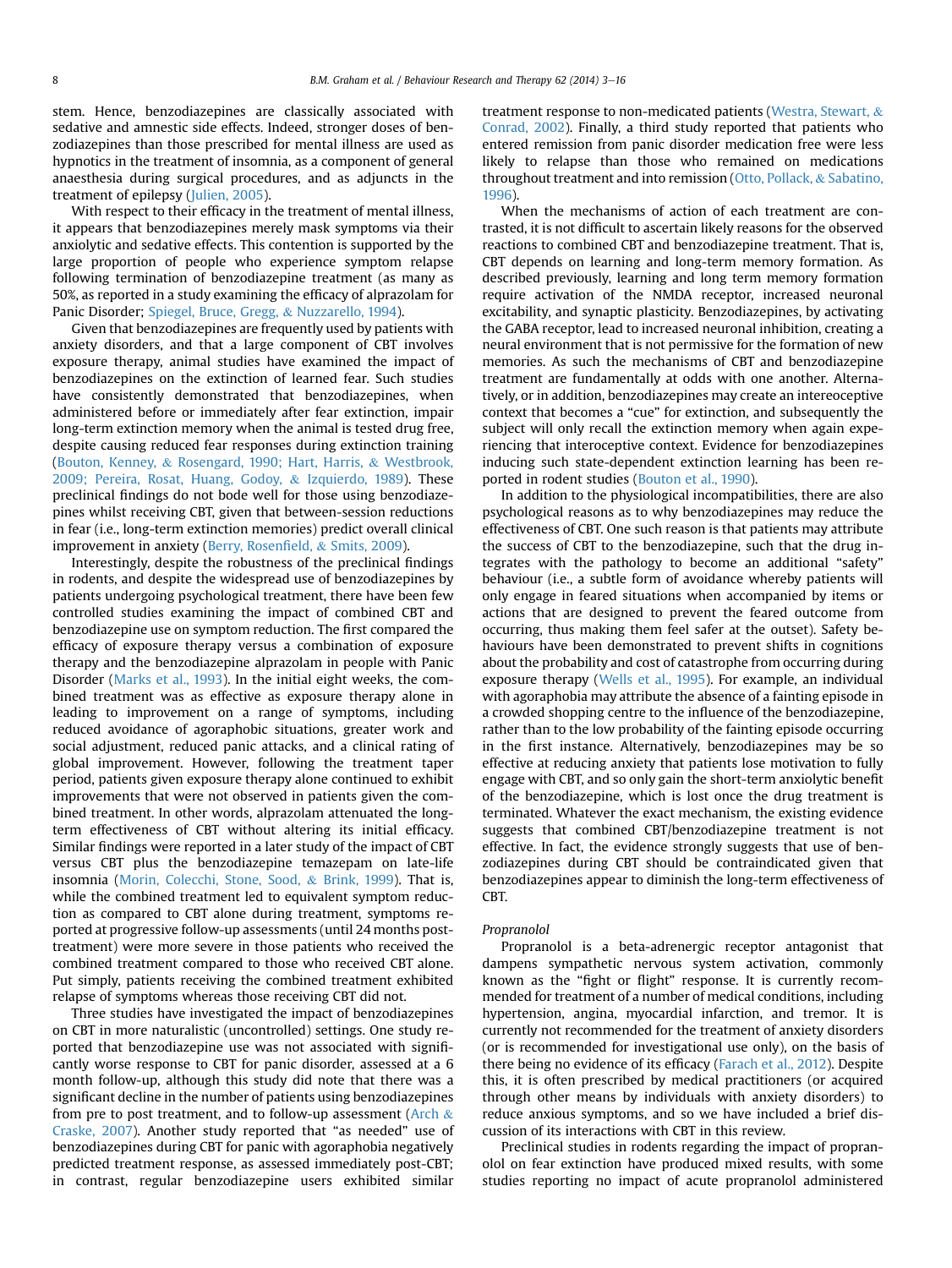systemically prior to extinction learning on long-term fear extinction retention as measured the following day, drug free [\(Cain,](#page-11-0) [Blouin,](#page-11-0) & [Barad, 2004; Rodriguez-Romaguera, Sotres-Bayon,](#page-11-0) [Mueller,](#page-11-0) & [Quirk, 2009\)](#page-11-0). In contrast, a study involving infusion of propranolol directly into the IL subdivision of the PFC just prior to fear extinction training reported no anxiolytic effect during extinction training, but an impairment in long-term extinction retention the following day, drug free ([Mueller, Porter,](#page-12-0) & Ouirk, [2008\)](#page-12-0). A recent preclinical study in healthy humans reported that propranolol disrupted extinction learning and retention at a cognitive level (i.e., participants treated with propranolol prior to extinction learning reported greater expectancy of the shock US during both during extinction learning when the drug was on board and during extinction retention, drug free ([Bos, Beckers,](#page-11-0) & [Kindt,](#page-11-0) [2012\)](#page-11-0)). However, propranolol-treated participants exhibited similar reduction in arousal responses to the CS (e.g., skin conductance and startle reflex) to that exhibited by placebo-treated participants.

The one clinical trial investigating propranolol/CBT interactions in humans examined the impact of propranolol on exposure therapy for individuals with agoraphobia [\(Hafner](#page-11-0) & [Milton, 1977\)](#page-11-0). Participants received 40 mg of propranolol or placebo, in a doubleblind fashion, prior to three 5 h exposure sessions across three days. During exposure, the propranolol group had significantly reduced heart rate and experienced significantly fewer panic attacks compared to those receiving the placebo. Of the panic attacks that were experienced, over the course of the three days of exposure, the severity of the attacks declined in those who received the placebo but this effect was absent in those who received propranolol. Likewise, self-reported coping with panic attacks increased across exposure sessions in placebo- but not propranololtreated individuals. Three months-post exposure treatment, those who received the placebo reported spending significantly more time travelling alone, and significantly reduced endorsement of general symptoms on the fear-survey schedule, relative to the propranolol group.

Thus, of the studies that have reported an effect of propranolol on fear extinction/exposure therapy, the effect has been consistently negative, which supports the contention that the use of propranolol during CBT may, in many cases, actually diminish the benefits of psychological treatment. The most likely explanations for this outcome are similar to those of the effects of benzodiazepines on CBT. On a neurobiological level, propranolol inhibits adrenergic signalling, such as norepinephrine, which has been extensively implicated as a necessary component of the molecular consolidation of long-term memory ([Mueller](#page-12-0) & [Cahill, 2010](#page-12-0)). Thus, by preventing arousal during exposure therapy and other components of CBT, propranolol may prevent new safety memories, new ways of responding, and new strategies from being consolidated into long-term storage. It is interesting to note that yohimbine, an enhancer of adrenergic signalling, has been demonstrated to augment extinction in rodents and enhances exposure therapy in clinically anxious humans ([Mueller](#page-12-0) & [Cahill, 2010; Smits et al.,](#page-12-0) [2014\)](#page-12-0), potentially via up-regulating the molecular consolidation of the extinction learning. On a practical level, the fact that propranolol reduced heart rate and the incidence of panic attacks during exposure therapy [\(Hafner](#page-11-0)  $&$  [Milton, 1997\)](#page-11-0) meant that propranolol necessarily reduced the learning opportunities available during exposure therapy. That is, these patients received a smaller "dose" of exposure therapy by the very nature of the fact that they experienced less exposure to feared interoceptive cues in the absence of catastrophic outcome, hence less opportunity to form new safety memories. A similar argument could also be made regarding the detrimental effect of benzodiazepines on exposure therapy for panic disorder. Thus, aside from their disruptive impact

on the molecular storage of memory, or their potential induction of a state-dependent memory, both of which would reduce the maintenance of treatment gains in the longer-term, commonly prescribed anxiolytics are incompatible with CBT (at least in the case of Panic Disorder, which requires exposure to interoceptive cues) because they may prevent patients' opportunities to make those gains at the outset. Finally, similar to benzodiazepines, propranolol may induce state-dependent extinction learning that precludes the extinction memory from being recalled unless under the same drug state, although this has not been empirically assessed. Indeed, it should be noted that any drug that produces noticeable interoceptive changes (e.g., feelings of tranquillity induced by benzodiazepines and propranolol) and that is combined with extinction may produce a state-dependent extinction memory, the expression of which is dependent on the presence of the drug. Any such drug that induces state-dependent learning would be contraindicated for use as an adjunct to CBT.

## Antidepressants

Antidepressants were introduced around half a century ago, as the name suggests, for the treatment of depression. However, selective-serotonin reuptake inhibitors (SSRIs), the most commonly used form of antidepressant, are now also recommended as the first line pharmacological treatment for anxiety disorders ([Farach et al.,](#page-11-0) [2012\)](#page-11-0). There have been many formulations of antidepressants over the last 50 years, but the therapeutic impact of most is due to increased transmission of serotonin, and increased transmission of serotonin and norepinephrine in the case of the first generation antidepressants (tricyclic antidepressants; TCAs, and monoamine oxidase inhibitors; MAOIs; [Julien, 2005\)](#page-12-0). The mechanism by which this occurs differs for different formulations (e.g., TCAs and SSRIs block the reuptake of serotonin, whereas MAOIs prevent the breakdown of serotonin), and the side effects caused by other physiological effects of the drug also vastly differ (e.g., TCAs block histamine, leading to sedative effects, whereas SSRI use can lead to serotonin overactivity, which is associated with anxiety and insomnia, amongst other effects; [Julien, 2005\)](#page-12-0). It is becoming increasingly recognised that in addition to modulating serotonin and norepinephrine, the therapeutic action of antidepressants may depend on their ability to influence a variety of messenger signals, transcription factors, and trophic factors in the brain [\(Duman](#page-11-0)  $\&$ [Aghajanian, 2012\)](#page-11-0). The overall effect of this is to increase brain plasticity and regeneration.

Interestingly, many of the signals upregulated by antidepressants are common to those that have been implicated in the molecular consolidation of long-term memory ([Kandel, 2001\)](#page-12-0). Given that traditional anxiolytics have been purported to interfere with the benefits of CBT due to their memory impairing properties, it is possible that combining antidepressants with CBT could lead to the opposite effect (i.e., enhance CBT) by augmenting memory consolidation.

Preclinical studies in rodents that have explored this idea have produced contradictory results, which may be due to subtle differences in specific antidepressant formulations and/or their side effects. For example, a recent study reported that fluoxetine treatment, commencing immediately after fear conditioning and continuing during extinction training and testing two weeks later, led to a significantly enhanced rate of extinction learning, and significantly reduced reinstatement and renewal (i.e., common models of relapse), in mice ([Karpova et al., 2011\)](#page-12-0). When administered chronically after extinction training, fluoxetine has also been demonstrated to prevent stress-induced relapse in rats [\(Deschaux](#page-11-0) [et al., 2013\)](#page-11-0). In contrast to these results, one study reported that chronic fluoxetine administered in the two weeks prior to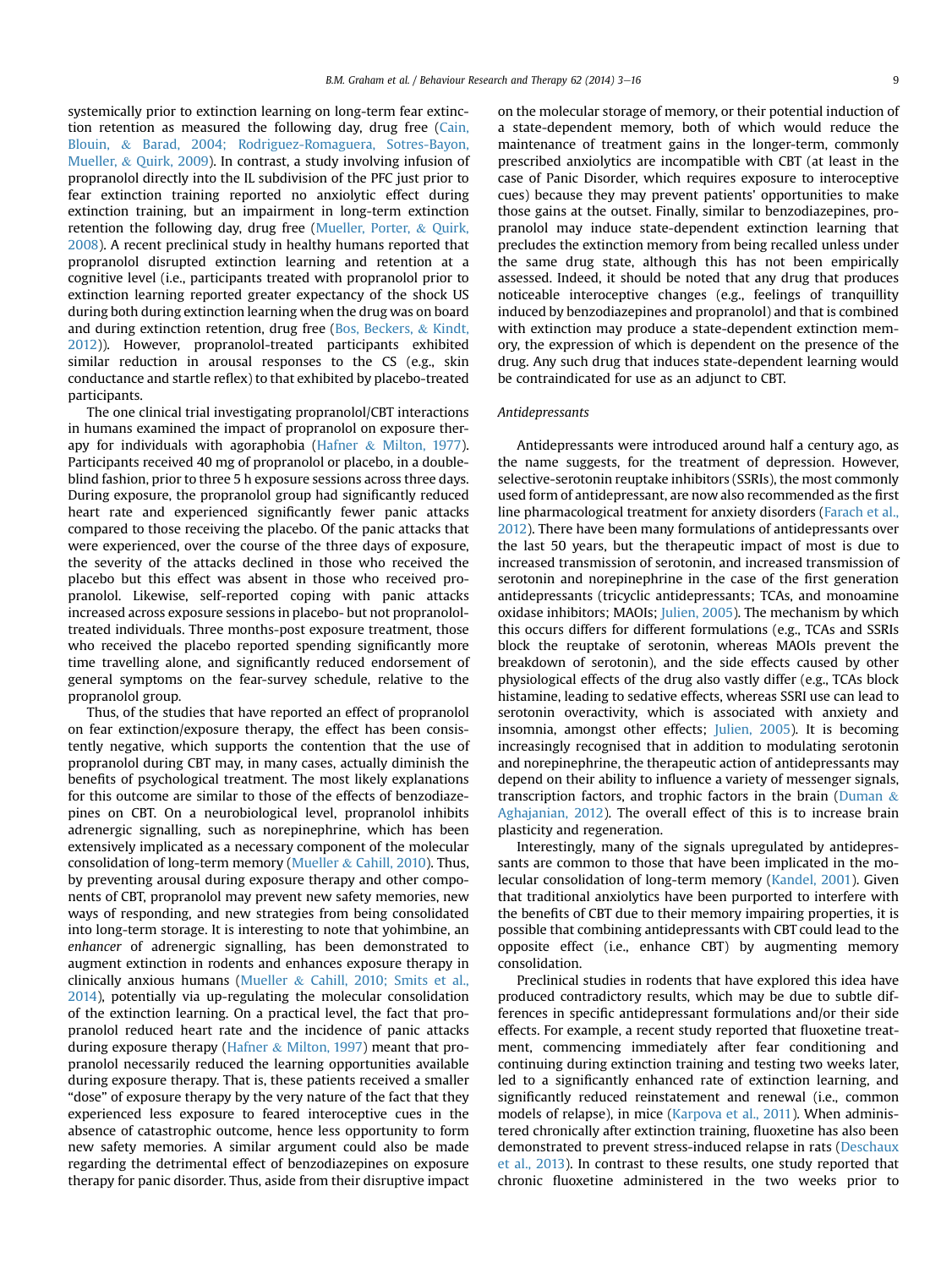extinction training suppressed freezing responses during extinction learning without enhancing extinction recall in females extinguished during periods of low progesterone and estradiol; fluoxetine had no effect on either extinction learning or extinction recall in male rats or females extinguished during periods of high progesterone and estradiol ([Lebr](#page-12-0)ó[n-Milad, Tsareva, Ahmed,](#page-12-0) & [Milad, 2013](#page-12-0)). Another study that investigated a different SSRI, citalopram, reported that chronic (but not sub-chronic) exposure slowed extinction learning and impaired extinction recall in rats ([Burghardt, Sigurdsson, Gorman, McEwen,](#page-11-0) & [LeDoux, 2013](#page-11-0)). That same study also demonstrated that tianeptine, a new antidepressant that enhances serotonin reuptake yet paradoxically has been shown to be effective in the treatment of depression, also impairs extinction learning and recall in rats. The impairing effects of both antidepressants examined in that study were associated with reduced amygdala expression of the NMDA NR2B receptor.

A considerable number of clinical studies have investigated the effects of combining antidepressants with CBT for emotional disorders. Like the preclinical rodent studies, however, results have been mixed, with some studies reporting no effects, some reporting modest benefits, and some reporting detrimental effects. With respect to depression, one meta-analysis reported some evidence for a modest enhancement of combined pharmacotherapy with psychological treatment over either treatment alone [\(Cuijpers, van](#page-11-0) [Straten, Warmerdam,](#page-11-0) & [Andersson, 2009\)](#page-11-0). In this meta-analysis the enhancement resulting from combined treatment was greatest when SSRIs or TCAs were used as the pharmacological treatment, and when certain populations were investigated (e.g., the elderly, and people with HIV, suggesting the importance of individual difference factors in response to pharmacological adjuncts; see the following section). The enhancement was smallest, however, when CBT was used as the comparison psychological treatment as opposed to other treatments like interpersonal therapy. In addition, no advantage of combined treatments was found at follow-up assessment. Another meta-analysis examining the treatment of adolescent depression reported no added benefit of combining CBT with pharmacotherapy versus pharmacotherapy alone [\(Dubicka](#page-11-0) [et al., 2010](#page-11-0)). This meta-analysis did not include research that compared the efficacy of CBT without medication to CBT with medication.

Similarly inconsistent results have been obtained when examining the impact of combined antidepressant and CBT treatment for anxiety. [Simpson et al. \(2004\)](#page-13-0) reported that patients receiving combined exposure therapy/response prevention with clomipramine (an SSRI) for OCD responded to treatment equivalently to those receiving exposure therapy/response prevention alone, as measured throughout treatment and at a 12 week follow-up. Likewise, combined CBT and fluoxetine led to equivalent reduction in social anxiety symptoms as compared to CBT alone in individuals with generalised social phobia, as assessed throughout a 14 week treatment [\(Davidson et al., 2004](#page-11-0)). In contrast, [Haug et al.](#page-11-0) [\(2003\)](#page-11-0) reported that social phobia patients treated with combined CBT and sertraline (an SSRI) failed to exhibit the further enhancement of treatment gains evident in those treated with CBT alone when assessed at a one year follow up, despite showing comparable gains immediately post-treatment. A study examining the naturalistic use of antidepressants reported that patients with panic disorder exhibited a delayed response to CBT, and reduced overall treatment gains, when using antidepressants throughout treatment versus remaining medication free [\(Arch](#page-11-0) & [Craske, 2007\)](#page-11-0). In further contrast to these results, a recent study examining the impact of combined paroxetine (an SSRI) and exposure therapy for the treatment of PTSD in World Trade Centre survivors reported a greater response in those receiving the combined treatment versus exposure therapy alone at the end of treatment ([Schneier et al.,](#page-12-0) [2012](#page-12-0)). However, when participants were measured following a 12 week period (during which they continued to receive paroxetine or placebo, without further exposure therapy), no group differences in symptom severity were apparent.

It seems that, similar to the impact of antidepressants on CBT for depression, at best, combining antidepressants with CBT for anxiety leads to modest or no improvements compared to CBT alone, and at worst, it may impede further symptom reduction often observed following CBT discontinuation. This contention is supported by a recent meta-analysis which suggested that while CBT plus pharmacotherapy was generally more effective than CBT plus placebo at post-treatment for measures of anxiety disorder severity and treatment response, this difference generally disappeared by 6 months post-treatment discontinuation ([Hofmann, Sawyer, Korte,](#page-11-0) & [Smits, 2009](#page-11-0)). One reason for the disparate effects of antidepressants on CBT for emotional disorders may be due to the wide variations in the molecular targets of antidepressants, some of which (e.g., increased neurotrophic expression) may enhance memory formation and thus CBT, and others (e.g., suppression of NMDA receptor expression) may be detrimental to memory formation and CBT. Depending on the precise extent and combination of up- or down-regulation of each of these targets, potential positive effects on CBT might be permitted, cancelled out, or in the worst of cases, negative effects may result. It is possible that as antidepressant treatments become more refined on the basis of a better understanding of the precise molecular targets that lead to therapeutic benefit, more consistently positive cumulative effects of antidepressants and CBT will be observed.

## The "new wave" approach to combined pharmacotherapy and CBT

As described above, the available evidence quite clearly shows that combining typical pharmacological adjuncts with CBT either has no added benefit or actually reduces treatment efficacy. Because of such findings, more recent work on the potential use of pharmacological adjuncts to enhance the loss of fear following extinction or CBT has taken one of two novel approaches. One approach has focused on the concept of memory reconsolidation while the other has focused on synaptic plasticity (i.e., learning).

Memory reconsolidation is the idea that retrieving an old, wellestablished memory causes it to become labile and modifiable. That is, memory is thought to go through a consolidation phase shortly after a learning experience. During this time the memory is labile and can be modified, but as the memory becomes "consolidated" over time it is less and less susceptible to modification (including disruption; [McGaugh, 2000\)](#page-12-0). However, if an old, well-consolidated memory is reactivated (e.g., retrieved) at a later point in time it becomes de-stabilised and needs to be "re-consolidated", during which time it is again modifiable. Although a number of early studies had clearly demonstrated the phenomenon of memory reconsolidation (e.g., [Misanin, Miller,](#page-12-0) & [Lewis, 1968\)](#page-12-0), the concept was largely ignored until the publication by [Nader, Schafe, and](#page-12-0) [LeDoux \(2000\)](#page-12-0) showing that administration of a protein synthesis inhibitor disrupted memory reconsolidation in rats. This study led to a dramatic resurgence of interest in the idea of memory reconsolidation, including in humans (e.g., [Schwabe, Nader, Wolf,](#page-12-0) [Beaudry,](#page-12-0) & [Pruessner, 2012](#page-12-0)). A key element of this renewed interest was the idea that disrupting reconsolidation of negative memories might be a novel way of enhancing treatment gains in clinical settings (e.g., [Schwabe, Nader,](#page-12-0) & [Pruessner, 2014\)](#page-12-0). From this perspective, pharmacological adjuncts that facilitate the disruption of memory reconsolidation could further enhance treatment efficacy. There is clear preclinical evidence in humans that certain agents (e.g., propranolol) can disrupt reconsolidation of negative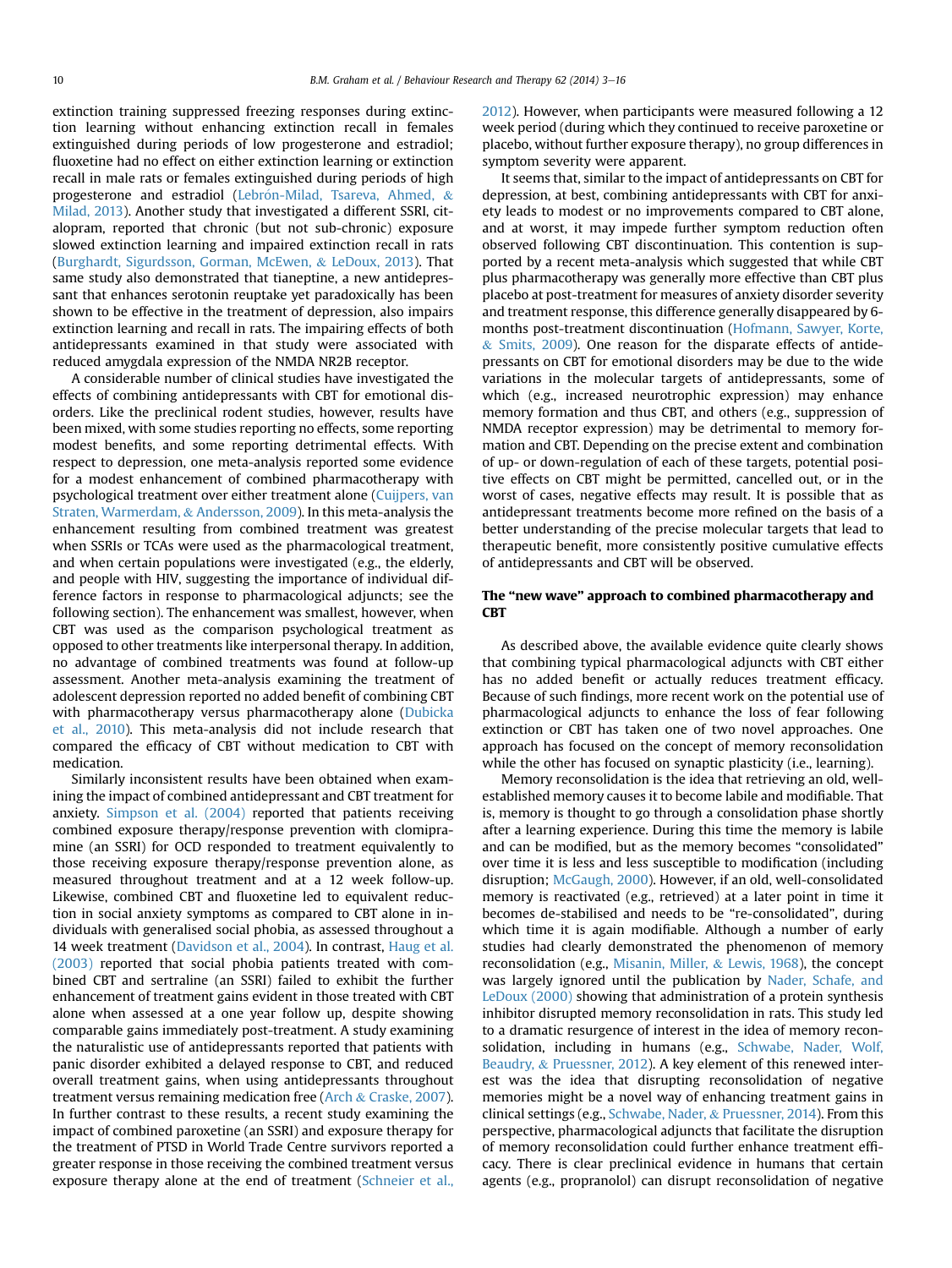<span id="page-8-0"></span>memories in an experimental setting (e.g., [Schwabe et al., 2012;](#page-12-0) [Soeter](#page-12-0) & [Kindt, 2010; 2011](#page-12-0)). If these findings can be translated to clinical populations and settings, then this approach could lead to improved treatment efficacy, although there are a number of potential issues that would need to be addressed (e.g., does this approach lead to "erasure" of only the original memory or are other memories also affected). The limited work to date on this issue has focused on disrupting memories associated with PTSD (e.g., [Brunet](#page-11-0) [et al., 2011\)](#page-11-0), but an intriguing possibility here, although not discussed much if at all, is that disrupting memory reconsolidation may be a particularly effective approach to treating depression. That is, a prominent feature in many cases of depression is a high rate of rumination, which would lead to relevant memories (i.e., those associated with the source of the mood disorder, or those associated with maintaining the depressed mood) frequently being in an active state and therefore susceptible to disruptions in reconsolidation.

The idea underlying the second novel approach to developing pharmacological adjuncts to enhance CBT focuses on the notion, discussed extensively above, that this form of therapy involves new learning. Therefore, agents that enhance the biological processes underlying learning will enhance treatment efficacy. Extinction of learned fear is a widely-accepted model preparation for the safety learning that underlies CBT (e.g., [Graham](#page-11-0) & [Milad, 2011; Milad](#page-11-0) & [Quirk, 2012\)](#page-11-0). As noted above, fear extinction may not just be a relevant laboratory model for exposure therapy for anxiety disorders, but may also model the key processes involved in other strategies used in CBT, such as cognitive reappraisal, which is widely utilised in the treatment of emotional disorders transdiagnostically. There have been a number of outstanding reviews on pharmacological agents that enhance extinction of learned fear (e.g., [Graham et al., 2011; Myers](#page-11-0) & [Davis, 2007](#page-11-0)), with a focus on the potential translational importance of such work for enhancing treatment outcomes with CBT, so we will not go through that material here. Rather, what we will focus on is the need for an increased appreciation, and empirical examination, of various factors that influence the effectiveness of these various pharmacological adjuncts (i.e., a focus on what is referred to as the "new wave" in Fig. 2).



Fig. 2. Schematic depicting the various phases comprising the gradual merging of Psychiatry and Psychology.

Both of these novel approaches hold considerable promise for improving treatment outcomes in a number of ways. For example, these approaches may lead to an increased number of patients successfully completing treatment, a decrease in drop-out rates, faster treatment responses, and longer-lasting gains that are less susceptible to relapse. However, it is unlikely that either approach will lead to improved treatment outcomes for all. Benefits from pharmacological adjuncts, whether they disrupt memory reconsolidation or enhance the learning that occurs during CBT, almost certainly will be mediated by a number of individual differences, varying from genetic to early life experiences. A greater understanding of how these various factors influence the effects of pharmacological adjuncts is an important next step in this area of research. To date, there has been very limited research exploring this issue and there is a clear need for much more. Preclinical models in rodents and humans can be effectively used to identify potentially important candidate individual differences that can then be explored in clinical settings. Determining how individual difference factors influence treatment gains when using pharmacological adjuncts that either facilitate the disruption of memory reconsolidation or that enhance the learning that occurs during CBT will be useful in personalising treatment for specific patients (e.g., a particular factor may reduce the effectiveness of a pharmacological adjunct aimed at disrupting memory reconsolidation but have no effect on a pharmacological agent that is aimed at enhancing the learning occurring during CBT, or vice-versa).

Most of the work that has been done in this area to date has involved the pharmacological modification of extinction, with much less work examining this issue in regards to adjuncts that disrupt memory reconsolidation. Perhaps the most widely-studied pharmacological adjunct for enhancing the learning underlying extinction/CBT is D-cycloserine (DCS), a partial NMDA receptor agonist. Following several demonstrations that DCS enhanced the extinction of learned fear in rats [\(Ledgerwood et al., 2003; Walker](#page-12-0) [et al., 2002\)](#page-12-0), a number of clinical trials reported positive effects of DCS in clinical populations. In the first, acrophobics were given two sessions of Virtual Reality Therapy (VRE; [Ressler et al., 2004\)](#page-12-0). Some patients were given a dose of DCS before each of these two sessions (separated by one week) while the others were given a placebo. Only those patients given the DCS exhibited reduced fear (assessed by self-report and SCR) following the two sessions of VRE. The lack of improvement in the placebo-treated participants was not surprising as eight sessions of VRE are usually required to see treatment gains in this setting. In other words, the DCS substantially increased the rate at which treatment gains were observed (also see [Chason et al., 2010; Nave, Tolin,](#page-11-0) & [Stevens, 2012](#page-11-0)). In addition, the treatment gains persisted at a 3-month follow-up, and these participants also reported more instances of self-exposure to heights outside the lab than those given the placebo (i.e., treatment gains generalised outside the Virtual Environment). These positive effects of DCS were replicated in a number of subsequent clinical trials, with other classes of anxiety disorders (for review see [Hofmann, Wu,](#page-12-0) & [Boettcher, 2013](#page-12-0)). However, there are a number of studies that have failed to observe enhanced treatment outcomes following administration of DCS (see [Hofmann et al., 2013\)](#page-12-0), with some even reporting a worse outcome in the DCS-treated patients (e.g., [Litz et al., 2012\)](#page-12-0).

One possible explanation for these diverse findings is that the populations tested in each study varied on important dimensions or features. A meta-analysis of early DCS studies reported that the improvement in treatment outcome following administration of this adjunct was of a medium effect size ([Norberg et al., 2008](#page-12-0)). It may be the case though that DCS, or any other agent that enhances learning during CBT, will lead to larger treatment gains if greater attention is paid to individual differences (e.g., genetics, past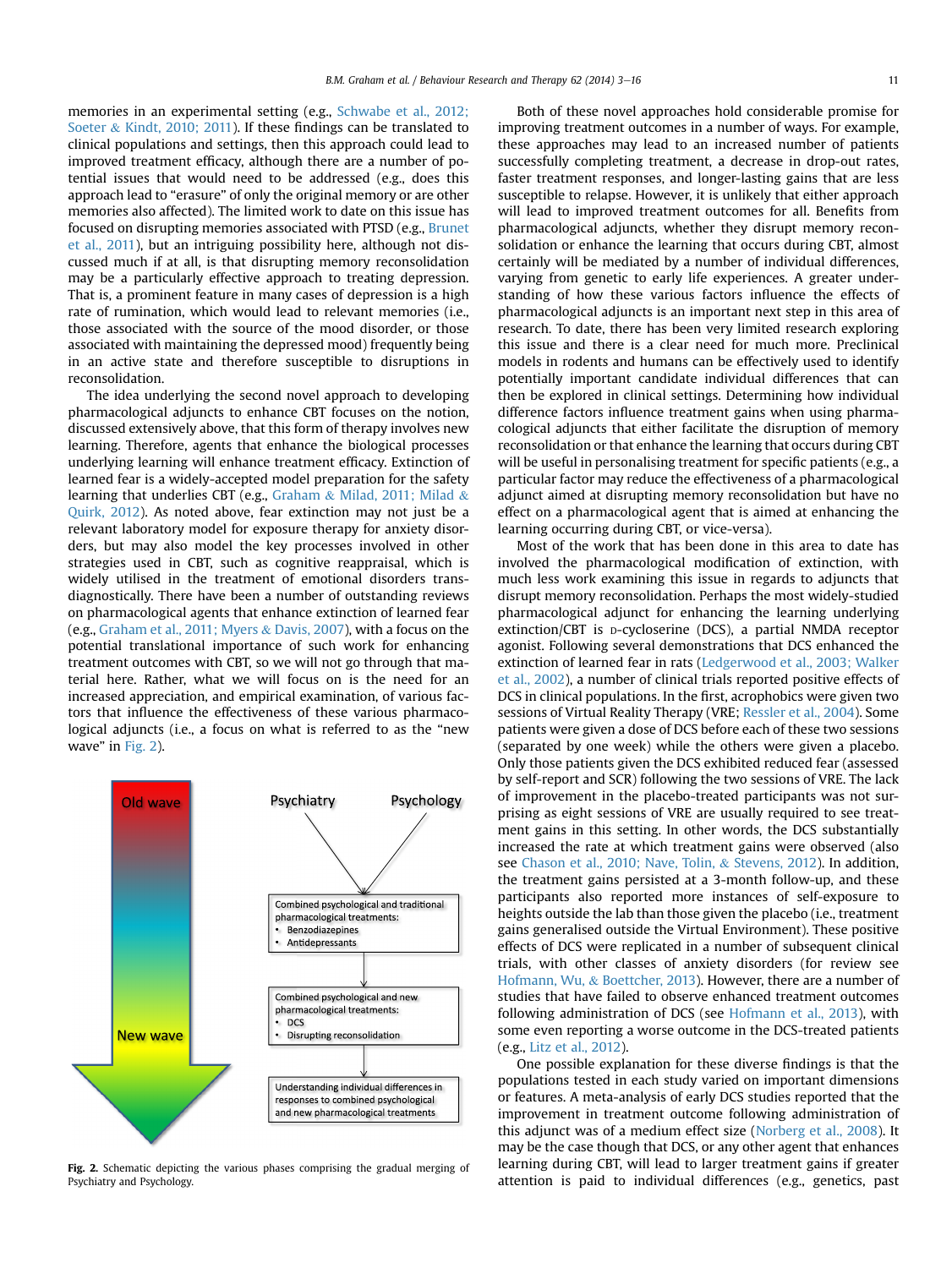experiences, etc.). There are many potential candidate individual differences that could influence responsiveness to DCS, or any other agent that enhances learning during CBT (or agents that disrupt memory reconsolidation), and we describe several below for which there is at least some evidence showing that they may affect the effectiveness of the adjunct.

### Within-session extinction

[Weber, Hart, and Richardson \(2007\)](#page-13-0) reported that DCS enhanced extinction retention (i.e., at a test 24 h after extinction training) but only in rats that exhibited significant within-session reductions in fear during extinction training. Those animals that continued to respond fearfully throughout the extinction training session did not benefit from being injected with DCS. This finding has been replicated a number of times. For example, [Bouton,](#page-11-0) [Vurbic, and Woods \(2008\)](#page-11-0) re-analysed data previously reported as showing no effect of DCS on extinction retention and found the same pattern reported by Weber et al. That is, DCS enhanced extinction retention in those animals that exhibited within-session reductions in fear during the extinction training session but not in those who failed to show such reductions. Using a mouse strain (i.e., the S1 strain) that typically exhibits impaired within-session extinction (i.e., they continue to respond fearfully throughout the extinction training session) [Hefner et al. \(2008\)](#page-11-0) reported that DCS was ineffective at augmenting extinction retention. In a subsequent study with the same mouse strain, [Whittle et al. \(2013\)](#page-13-0) employed a "weak" fear conditioning procedure and found that with these training parameters the S1 mice did exhibit within-session extinction (i.e., loss of learned fear across extinction trials). However, these animals exhibited impaired extinction retention, with the extinguished fear returning at test the next day. Administration of DCS in this setting was found to improve extinction retention. In other words, DCS augmented extinction retention in the S1 mouse only when within-session extinction occurred.

Importantly, this pattern has also been reported in clinical settings. That is, in order to detect an improvement in therapeutic outcome following administration of DCS, the patient must exhibit reductions of fear during the session. For example, [Smits,](#page-13-0) Rosenfi[eld, et al., 2013](#page-13-0) re-analysed data initially reported as a null effect for DCS and treatment improvements [\(Tart et al., 2013](#page-13-0)) and found the same pattern described above. That is, patients given DCS immediately after a therapy session exhibited enhanced treatment gains if, and only if, they exhibited low levels of fear at the end of the session. The patients who still exhibited high levels of fear at the end of the therapy session (i.e., they failed to exhibit evidence of extinction during the session) actually exhibited a worsening of their symptoms if given DCS. These findings dramatically highlight the importance of assessing whether reduction in fear occurs during the session as DCS, or other adjuncts that enhance learning, may actually lead to increased levels of fear/anxiety in those patients that maintain high levels of fear. That is, treatment with DCS, or other adjuncts that enhance the learning that occurs during the session, is likely to enhance whatever occurred during the session; if the session was successful in reducing fear then the adjunct can improve treatment outcome but if the session was not successful at reducing fear then the adjunct may lead to a worse outcome (see [Hofmann et al., 2013\)](#page-12-0).

Although not much research has yet been directed at examining whether individual differences alter the effectiveness of agents that disrupt memory reconsolidation, one recent preclinical study in humans has shown that learning (i.e., prediction error) determines whether a well-consolidated memory is destabilised and made susceptible to pharmacological disruption. Specifically, [Sevenster,](#page-13-0) [Beckers, and Kindt \(2013\)](#page-13-0) employed a differential conditioning procedure where one visual stimulus (the  $CS$ +) was paired with electric shock while a second visual stimulus was not (CS-). For some participants, the  $CS$ + was always paired with the shock during training (on day 1) while for others the  $CS$ + was followed by the shock on a partial reinforcement schedule (33% of the time). The next day, the memory of this experience was reactivated by representing the  $CS$ +. For some participants, this  $CS$  + presentation on Day 2 was followed by shock while for others it was not. In terms of those participants in the continuous reinforcement procedure  $(i.e., the CS+ was always followed by shock in training), the non$ reinforced presentation of the  $CS +$  on Day 2 would have led to a prediction error (i.e., what happened was different to what the participant expected; negative prediction error) while the reinforced  $CS +$  would not have led to any prediction error (i.e., what happened was what was expected). Because the participants in the partial reinforcement condition had not yet learned to asymptote, the reinforced  $CS +$  presentation on Day 2 also led to a prediction error (in this case, a positive prediction error). In both cases where the "reactivation" treatment led to a prediction error, whether negative or positive, ingestion of propranalol caused a disruption in memory reconsolidation (i.e., poor retention performance at test). In other words, memory destabilisation, and therefore increased susceptibility to disruption by propranolol, only occurred when there was an opportunity for the participant to learn something.

## Prior drug exposure

[Werner-Seidler and Richardson \(2007\)](#page-13-0) reported that chronic exposure to either DCS or the antidepressant imipramine (a TCA) reduced the effectiveness of a post-extinction injection of DCS in enhancing the loss of fear in rats. The finding that chronic exposure to DCS reduces its subsequent effectiveness in enhancing extinction retention (at least for a period of time) indicates that care should be taken when multiple doses are administered in a clinical setting. Of greater importance, though, is the finding that chronic exposure to imipramine also reduced the subsequent effectiveness of DCS in enhancing extinction retention. If the results reported by Werner-Seidler and Richardson also occur in clinical settings following chronic exposure to SSRIs, which are a front-line pharmacological adjunct in the treatment of both depression and anxiety disorders, then this individual difference in past drug exposure could markedly affect whether DCS will be effective at enhancing treatment outcomes. However, there are no preclinical studies, to our knowledge, that have examined the effects of chronic exposure to SSRIs on the effectiveness of DCS in enhancing extinction retention. Further, the evidence from clinical trials is not clear at this stage. One clinical study [Difede et al. \(2014\)](#page-11-0) reported that treatment gains following DCS were larger for participants who were not taking other pharmacological agents, but the sample sizes for the various groups were too small to be meaningfully analysed (i.e., there were only 4 participants who were not taking any other pharmacological agent in the DCS-treated group). Another study, that looked at treatment effects in patients with social anxiety disorder, also found a trend for lessened augmentation by DCS in those who were taking antidepressants, but again the sample sizes were quite small ([Rodebaugh, Levinson,](#page-12-0) & [Lenze, 2013\)](#page-12-0). Other studies that have examined this issue in clinical samples have not reported any effect (e.g., [De Kleine, Hendriks, Smits, Broekman,](#page-11-0) & [van Minnen, 2014\)](#page-11-0). However, if the preclinical findings are also eventually observed in clinical populations (i.e., once large-scale trials are completed), then one possibility here is that antidepressants impair withinsession learning, and thereby reduce the necessary substrate upon which the pharmacological adjunct acts (i.e., new learning). Clearly much more research is needed in this area, both preclinically and clinically.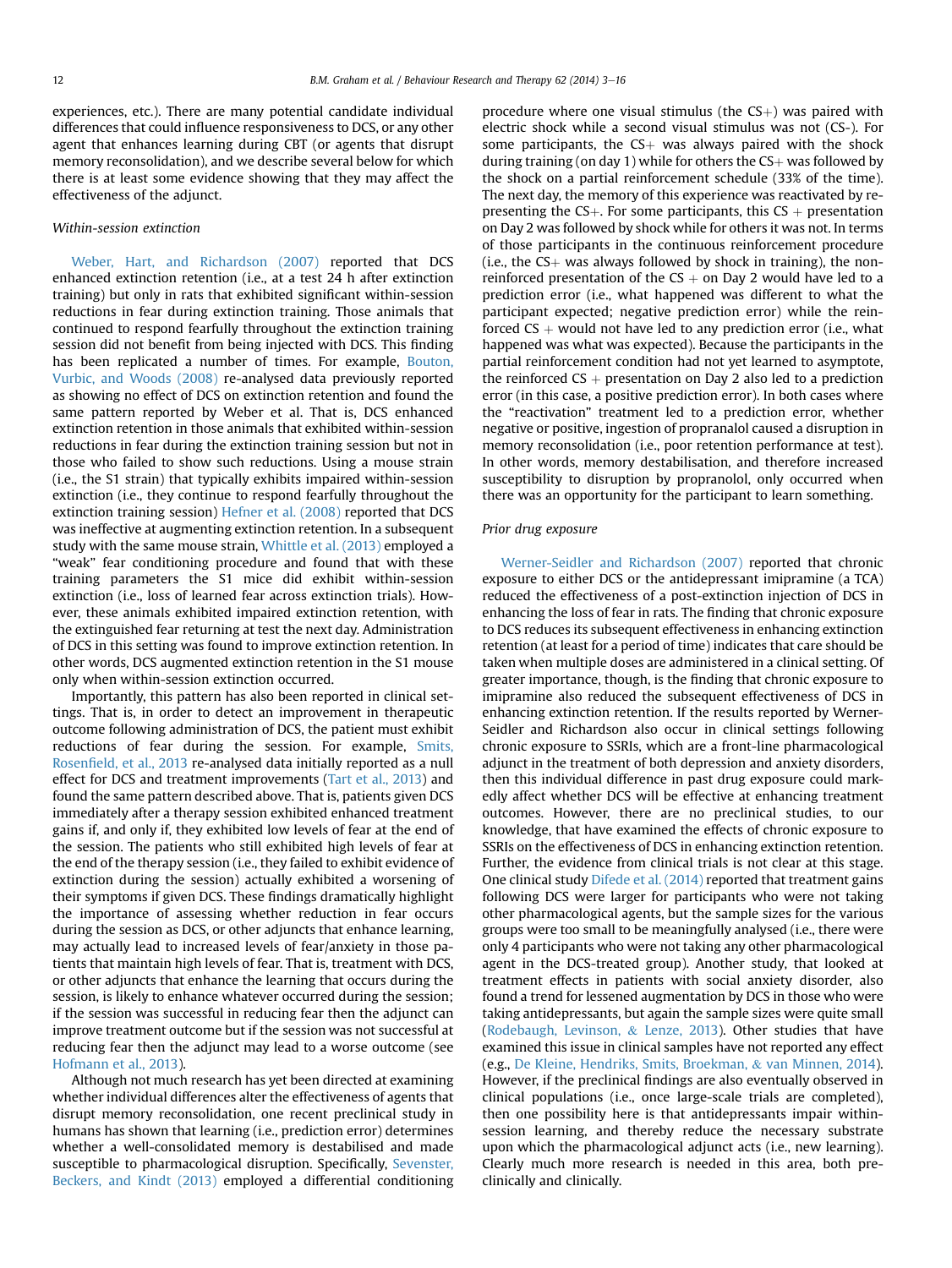#### Prior extinction/exposure therapy

There have been many preclinical studies in rodents examining how various pharmacological agents affect extinction, both its learning and its retention (see [Myers](#page-12-0) & [Davis, 2007](#page-12-0)). One feature common to nearly all of these studies has been that the subjects were being extinguished for the first time. The assumption, at least implicitly, of past research in this area was that extinction employed the same neural circuitry, and the same neurotransmitters, whether it was occurring for the first time or the Nth time. However, that is not the case. Some factors (or drugs) that affect extinction the first time do not have any impact on extinction the second time. This is likely to be of particular import in terms of translating findings from the preclinical domain into the clinical setting given that many patients with an anxiety disorder will receive treatment on more than one occasion (e.g., the disorder might relapse years later, necessitating a second bout of therapy). Of relevance to this review are the findings that DCS enhances extinction of learned fear in rats the first time but not the second time. Specifically, if rats are trained to fear a CS (e.g., a noise that has been repeatedly paired with shock), extinction retention is enhanced by administration of DCS either before or following extinction training (for review see [Graham et al., 2011](#page-11-0)). However, if the animal is extinguished drug-free, and then re-conditioned (i.e., given additional pairings of the noise CS and shock), then extinction the second time is not enhanced by DCS [\(Langton](#page-12-0) & [Richardson,](#page-12-0) [2008\)](#page-12-0). The transition from NMDAr-dependent extinction to NMDAr-independent re-extinction appears to be both context- ([Langton](#page-12-0) & [Richardson, 2009\)](#page-12-0) and time-specific ([Langton](#page-12-0) & [Richardson, 2010](#page-12-0)). Finally, a similar pattern is observed for benzodiazepines. That is, [Hart et al. \(2009\)](#page-11-0) showed that midazolam impaired extinction the first time but not the second time. This finding was recently extended by [Hart, Panayi, Harris, and](#page-11-0) [Westbrook \(2014\)](#page-11-0) in an interesting study where a single extinction session was given. If that session was one, long continuous session, then midazolam impaired extinction retention. However, if the extinction session was divided into two distinct sessions (e.g., 5 min of extinction training, a "rest" period in the home cage, and then a second 15 min-long extinction session), then midazolam had no impact on the reductions in fear caused by the second extinction session. There was no benefit of the midazolam treatment in that study, but it clearly did not impair extinction retention. As noted by the authors, even if no enhanced fear reductions occurred following the midazolam, such a treatment might have significant clinical relevance in that patients may be more likely to complete treatment in such a setting. Further, in one other study by the same group, midazolam was actually found to enhance re-extinction ([Hart, Harris,](#page-11-0) & [Westbrook, 2010](#page-11-0)). In this study the second extinction session was either 4-min or 20-min long. In vehicletreated animals, the longer session caused greater reductions in fear. In contrast, in midazolam-treated animals, both the 4- and the 20- minute extinction training protocols were effective at reducing fear at test. In other words, the midazolam-treated animals needed less extinction training the second time in order to exhibit low levels of fear at test.

## Personality factors

In a recent study, [De Kleine et al. \(2014\)](#page-11-0) examined whether any of a number of various factors affected DCS-augmentation of exposure therapy. Using a sample of PTSD patients, they reported that two personality variables impacted on whether DCS augmentation of therapy occurred or not. Specifically, it was reported that DCS facilitated treatment outcomes in those high in conscientiousness and those low in extraversion (both relative to

individuals from the same personality group but given placebo). It should be noted that [Smits, Hofmann, et al. \(2013\)](#page-13-0) also found an effect of conscientiousness on DCS-augmentation of exposure therapy in individuals with social anxiety disorder. However, the direction of that relationship was different to that reported by de Kleine et al. (i.e., in the Smits et al. study DCS led to better treatment outcomes in those who were low in conscientiousness). Specific personality variables can easily be assessed in pre-clinical human samples, and a number of personality variables (e.g., impulsivity, trait anxiety, etc.) can also be modeled in non-human animals. Examination of whether these personality factors influence the effectiveness of pharmacological adjuncts on the extinction of fear are likely to be useful in determining those factors to next explore in clinical studies.

## **Conclusions**

The gradual increase in cross-communication between the disciplines of Psychiatry and Psychology over the past decade has highlighted a serious problem in our current approach to the treatment of mental illness, which is that combined CBT and pharmacotherapy, often administered blindly, may lead to patients achieving a weaker level of symptom reduction and a shorter period of remission than would be gained with CBT alone. The evidence that we have reviewed strongly suggests that combining traditional anxiolytics (benzodiazepines and propranolol) with CBT leads to worse treatment outcomes than CBT alone, and combined CBT with antidepressants in most cases is no more effective than either treatment alone.

In addition to highlighting this problem, however, the increased cross-communication between Psychiatry and Psychology has meant that research outcomes from one discipline have started to inform the research of the other. The breaking down of the traditional "silo" approach to research has meant that psychological and psychiatric theories on the mechanisms underlying the symptoms of mental illness have started to converge, and as a result, been enriched in recent years. We are currently at the stage where specific cognitive and behavioural characteristics of emotional disorders, studied for years by psychologists, are being mapped onto specific neural and molecular characteristics of emotional disorders, studied for years by psychiatrists. In turn, this has led to comprehensive preclinical models in rodents and humans that may represent the fundamental mechanisms of dysfunction (at the cognitive, behavioural, and neural/molecular levels) common to emotional disorders. We have emphasised the utility of fear conditioning and extinction as procedures that have the potential to model both the underlying deficits in emotional disorders as well as the treatment of these deficits.

One consequence of the merging of psychological and psychiatric theories of mental illness and its treatment has been what we refer to as a "new wave" of thinking about the combined psychological/pharmacological treatments for mental illness. That is, rather than developing drugs that reduce symptom expression, as has been the case with traditional anxiolytics and antidepressants, research has instead turned to the search for drugs that might serve as "cognitive enhancers" of CBT. While this new wave has produced numerous candidate pharmacological adjuncts to CBT, largely through research that has demonstrated the ability of these candidate adjuncts to augment extinction learning, it is disappointing that no single adjunct is now used as part of common practice. This is particularly disappointing in the instance of DCS, whose efficacy as an adjunct to CBT has been demonstrated in multiple controlled clinical trials (see [Graham et al., 2011,](#page-11-0) for review). We suggest that this new wave in research must also focus on understanding individual differences in responses to CBT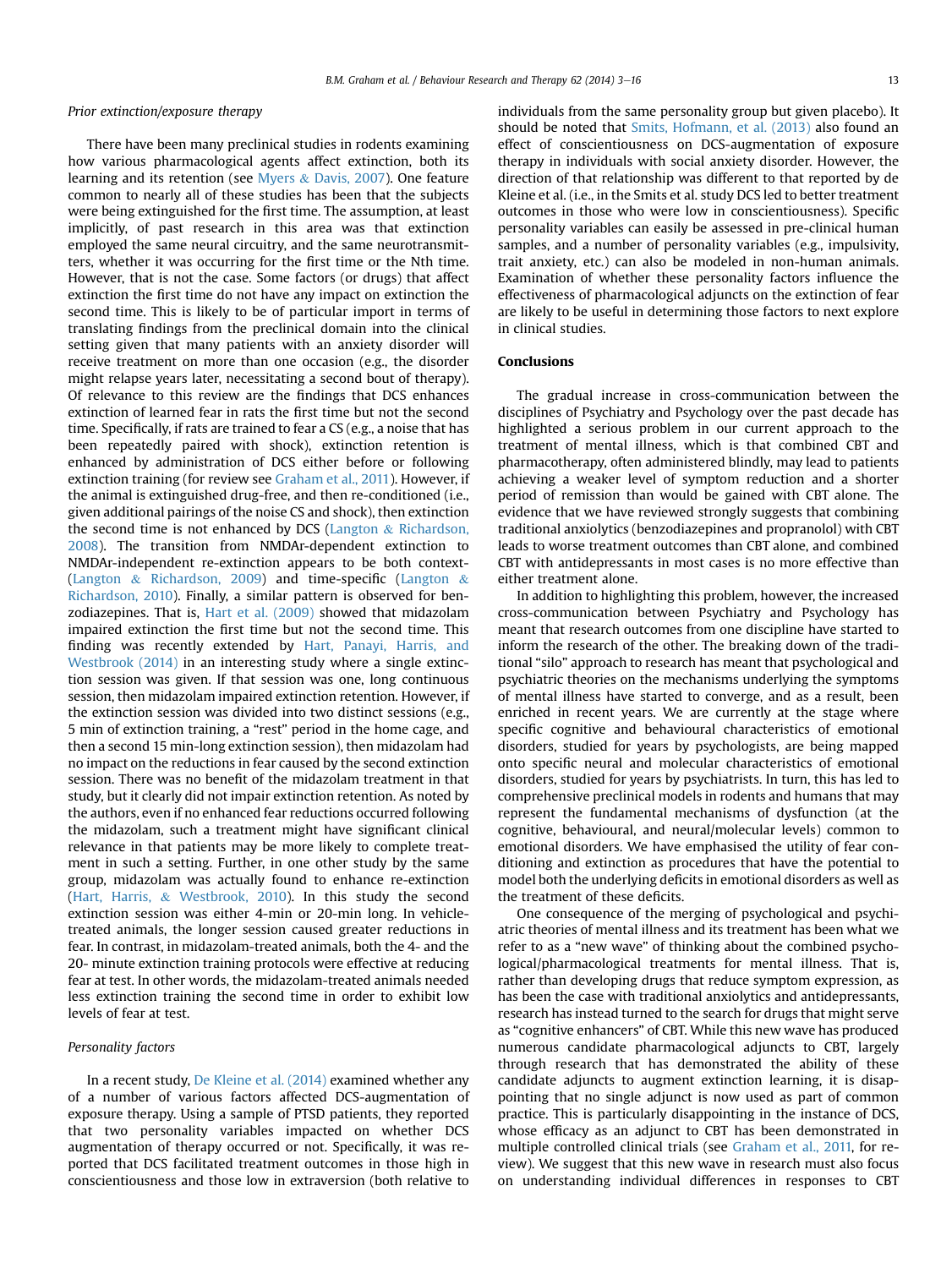<span id="page-11-0"></span>adjuncts (see [Fig. 2](#page-8-0)). Such research would mean that health professionals are better placed to identify which treatment (i.e., reconsolidation disruption or exposure) and which adjunct are best matched to the patient on the basis of the presence or absence of individual difference factors that have been demonstrated to be predictive of treatment/adjunct response. We have provided an overview of research that has been conducted in line with this aim. While limited in scope, the existing research does indicate that there are a number of factors that can influence whether adjuncts like DCS or benzodiazepines enhance/impair the extinction of learned fear or not, and whether they enhance treatment gains from CBT or not. There is much more research needed in this area, in order to determine other factors (e.g., genetics) that may or may not affect treatment gains obtained with any particular pharmacological adjunct. There is also a need for this approach in research on agents that disrupt memory reconsolidation. Only by understanding these individual difference factors will we be able to personalise treatments and obtain the most effective outcomes. It is our hope that by taking this approach, and making it easier for health professionals to predict treatment response, the outcomes of this new wave of research will be more amenable to translation from the laboratory into standard clinical practice.

## Acknowledgements

Preparation of this manuscript was supported by grants from the Australian Research Council (DP120104925) and the National Health and Medical Research Council (APP1031688) to RR and from the Australian Research Council (DE140100243) and an MQ: Transforming Mental Health Fellowship (MQ13002) to BMG.

## References

- [Arch, J. J., & Craske, M. G. \(2007\). Implications of naturalistic use of pharmaco](http://refhub.elsevier.com/S0005-7967(14)00115-6/sref1)[therapy in CBT treatment for panic disorder.](http://refhub.elsevier.com/S0005-7967(14)00115-6/sref1) Behaviour Research and Therapy, 45,  $1435 - 1447$  $1435 - 1447$ .
- [Barlow, D. H., Allen, L. B., & Choate, M. L. \(2004\). Toward a uni](http://refhub.elsevier.com/S0005-7967(14)00115-6/sref2)fied treatment for [emotional disorders.](http://refhub.elsevier.com/S0005-7967(14)00115-6/sref2) Behavior Therapy, 35, 205-[230.](http://refhub.elsevier.com/S0005-7967(14)00115-6/sref2)
- [Baioui, A., Pilgramm, J., Kagerer, S., Walter, B., Vaitl, D., & Stark, R. \(2013\). Neural](http://refhub.elsevier.com/S0005-7967(14)00115-6/sref3) [correlates of symptom reduction after CBT in obsessive-compulsive wash](http://refhub.elsevier.com/S0005-7967(14)00115-6/sref3)[ers](http://refhub.elsevier.com/S0005-7967(14)00115-6/sref3)-[An fMRI symptom provocation study.](http://refhub.elsevier.com/S0005-7967(14)00115-6/sref3) Journal of Obsessive-compulsive and Related Disorders,  $2, 322 - 330$  $2, 322 - 330$ .
- Beck, A. T. (1976). [Cognitive therapy for the emotional disorders](http://refhub.elsevier.com/S0005-7967(14)00115-6/sref4). New York: Inter[national Universities Press](http://refhub.elsevier.com/S0005-7967(14)00115-6/sref4).
- Berry, A. C., Rosenfi[eld, D., & Smits, J. A. J. \(2009\). Extinction retention predicts](http://refhub.elsevier.com/S0005-7967(14)00115-6/sref5) [improvement in social anxiety symptoms following exposure therapy.](http://refhub.elsevier.com/S0005-7967(14)00115-6/sref5) Depression and Anxiety,  $26, 22-27$ .
- [Blechert, J., Michael, T., Vriends, N., Margraf, J., & Wilhelm, F. H. \(2007\). Fear con](http://refhub.elsevier.com/S0005-7967(14)00115-6/sref6)[ditioning in posttraumatic stress disorder: evidence for delayed extinction of](http://refhub.elsevier.com/S0005-7967(14)00115-6/sref6) [autonomic, experiential, and behavioural responses.](http://refhub.elsevier.com/S0005-7967(14)00115-6/sref6) Behaviour Research and [Therapy, 45](http://refhub.elsevier.com/S0005-7967(14)00115-6/sref6), 2019-[2033](http://refhub.elsevier.com/S0005-7967(14)00115-6/sref6).
- [Bos, M. G. N., Beckers, T., & Kindt, M. \(2012\). The effects of noradrenergic blockade](http://refhub.elsevier.com/S0005-7967(14)00115-6/sref7) [on extinction in humans.](http://refhub.elsevier.com/S0005-7967(14)00115-6/sref7) Biological Psychology, 89, 598–[605.](http://refhub.elsevier.com/S0005-7967(14)00115-6/sref7)
- [Bouton, M. E., Kenney, F. A., & Rosengard, C. \(1990\). State-dependent fear extinction](http://refhub.elsevier.com/S0005-7967(14)00115-6/sref8) [with two benzodiazepine tranquilizers.](http://refhub.elsevier.com/S0005-7967(14)00115-6/sref8) Behavioral Neuroscience, 104, 44-[55.](http://refhub.elsevier.com/S0005-7967(14)00115-6/sref8)
- [Bouton, M. E., Vurbic, D., & Woods, A. M. \(2008\). D-Cycloserine facilitates context](http://refhub.elsevier.com/S0005-7967(14)00115-6/sref9)specific fear extinction learning. [Neurobiology of Learning and Memory, 90](http://refhub.elsevier.com/S0005-7967(14)00115-6/sref9),  $504 - 510$  $504 - 510$ .
- [Brunet, A., Poundja, J., Tremblay, J., Bui, E., Thomas, E., Orr, S., et al. \(2011\). Trauma](http://refhub.elsevier.com/S0005-7967(14)00115-6/sref10) reactivation under the infl[uence of propranolol decreases posttraumatic stress](http://refhub.elsevier.com/S0005-7967(14)00115-6/sref10) [symptoms and disorder: 3 open-label trials.](http://refhub.elsevier.com/S0005-7967(14)00115-6/sref10) Journal of Clinical Psychopharma[cology, 31](http://refhub.elsevier.com/S0005-7967(14)00115-6/sref10), 547-[550](http://refhub.elsevier.com/S0005-7967(14)00115-6/sref10).
- [Burghardt, N. S., Sigurdsson, T., Gorman, J. M., McEwen, B. S., & LeDoux, J. E. \(2013\).](http://refhub.elsevier.com/S0005-7967(14)00115-6/sref11) [Chronic antidepressant treatment impairs the acquisition of fear extinction.](http://refhub.elsevier.com/S0005-7967(14)00115-6/sref11) [Biological Psychiatry, 73](http://refhub.elsevier.com/S0005-7967(14)00115-6/sref11), 1078-[1086](http://refhub.elsevier.com/S0005-7967(14)00115-6/sref11).
- [Burgos-Robles, A., Vidal-Gonzalez, I., & Quirk, G. J. \(2009\). Sustained conditioned](http://refhub.elsevier.com/S0005-7967(14)00115-6/sref12) [responses in prelimbic prefrontal neurons are correlated with fear expression](http://refhub.elsevier.com/S0005-7967(14)00115-6/sref12) and extinction failure. [The Journal of Neuroscience, 29](http://refhub.elsevier.com/S0005-7967(14)00115-6/sref12), 8474-[8482](http://refhub.elsevier.com/S0005-7967(14)00115-6/sref12).
- [Burgos-Robles, A., Vidal-Gonzalez, I., Santini, E., & Quirk, G. J. \(2007\). Consolidation](http://refhub.elsevier.com/S0005-7967(14)00115-6/sref13) [of fear extinction requires NMDA receptor-dependent bursting in the ventro](http://refhub.elsevier.com/S0005-7967(14)00115-6/sref13)[medial prefrontal cortex.](http://refhub.elsevier.com/S0005-7967(14)00115-6/sref13) Neuron, 53, 871-[880.](http://refhub.elsevier.com/S0005-7967(14)00115-6/sref13)
- [Cain, C. K., Blouin, A. M., & Barad, M. \(2004\). Adrenergic transmission facilitates](http://refhub.elsevier.com/S0005-7967(14)00115-6/sref14) [extinction of conditional fear in mice.](http://refhub.elsevier.com/S0005-7967(14)00115-6/sref14) Learning & [Memory, 11](http://refhub.elsevier.com/S0005-7967(14)00115-6/sref14), 179-[187.](http://refhub.elsevier.com/S0005-7967(14)00115-6/sref14)
- [Chason, G. S., Buhlmann, U., Tolin, D. F., Rao, S. R., Reese, H. R., Rowley, T., et al.](http://refhub.elsevier.com/S0005-7967(14)00115-6/sref15) [\(2010\). Need for speed: evaluating slopes of OCD recovery in behavior](http://refhub.elsevier.com/S0005-7967(14)00115-6/sref15)

[therapy enhanced with d- cycloserine.](http://refhub.elsevier.com/S0005-7967(14)00115-6/sref15) Behaviour Research and Therapy, 48,  $675 - 679$  $675 - 679$ 

- [Cisler, J. M., Steele, J. S., Lenow, J. K., Smitherman, S., Everett, B., Messias, E., et al.](http://refhub.elsevier.com/S0005-7967(14)00115-6/sref16) [\(2014\). Functional reorganization of neural networks during repeated exposure](http://refhub.elsevier.com/S0005-7967(14)00115-6/sref16) [to the traumatic memory in posttraumatic stress disorder: an exploratory fMRI](http://refhub.elsevier.com/S0005-7967(14)00115-6/sref16) study. [Journal of Psychiatric Research, 48](http://refhub.elsevier.com/S0005-7967(14)00115-6/sref16), 47-[55.](http://refhub.elsevier.com/S0005-7967(14)00115-6/sref16)
- [Clark, D. M. \(2004\). Developing new treatments: on the interplay between theories,](http://refhub.elsevier.com/S0005-7967(14)00115-6/sref17) [experimental science and clinical innovation.](http://refhub.elsevier.com/S0005-7967(14)00115-6/sref17) Behaviour Research and Therapy,  $42.1089 - 1104.$  $42.1089 - 1104.$  $42.1089 - 1104.$
- [Corcoran, K. A., & Quirk, G. J. \(2007\). Activity in prelimbic cortex is necessary for the](http://refhub.elsevier.com/S0005-7967(14)00115-6/sref18) [expression of learned, but not innate, fears.](http://refhub.elsevier.com/S0005-7967(14)00115-6/sref18) The Journal of Neuroscience, 27,  $840 - 844$  $840 - 844$
- [Cuijpers, P., van Straten, A., Warmerdam, L., & Andersson, G. \(2009\). Psychotherapy](http://refhub.elsevier.com/S0005-7967(14)00115-6/sref19) [versus the combination of psychotherapy and pharmacotherapy in the treat](http://refhub.elsevier.com/S0005-7967(14)00115-6/sref19)[ment of depression: a meta-analysis.](http://refhub.elsevier.com/S0005-7967(14)00115-6/sref19) Depression and Anxiety, 26, 279–[288](http://refhub.elsevier.com/S0005-7967(14)00115-6/sref19).
- [Davidson, J. R. T., Foa, E. B., Huppert, J. D., Keefe, F. J., Franklin, M. E., & Compton, J. S.](http://refhub.elsevier.com/S0005-7967(14)00115-6/sref20) [\(2004\). Fluoxetine, comprehensive cognitive behavioral therapy, and placebo in](http://refhub.elsevier.com/S0005-7967(14)00115-6/sref20) generalized social phobia. Archives of General Psychiatry,  $61, 1005-1013$ .
- [Davis, M. \(1992\). The role of the amygdala in fear and anxiety.](http://refhub.elsevier.com/S0005-7967(14)00115-6/sref21) Annual Review of [Neuroscience, 15](http://refhub.elsevier.com/S0005-7967(14)00115-6/sref21), 353-[375](http://refhub.elsevier.com/S0005-7967(14)00115-6/sref21).
- [De Kleine, R. A., Hendriks, G.-J., Smits, J. A. J., Broekman, T. G., & van Minnen, A.](http://refhub.elsevier.com/S0005-7967(14)00115-6/sref22) [\(2014\). Prescriptive variables for D-cycloserine augmentation of exposure](http://refhub.elsevier.com/S0005-7967(14)00115-6/sref22) [therapy for posttraumatic stress disorder.](http://refhub.elsevier.com/S0005-7967(14)00115-6/sref22) Journal of Psychiatric Research, 48,  $40 - 46$  $40 - 46$
- [Delgado, M. R., Nearing, K. I., LeDoux, J. E., & Phelps, E. A. \(2008\). Neural circuitry](http://refhub.elsevier.com/S0005-7967(14)00115-6/sref23) [underlying the regulation of conditioned fear and its relation to extinction.](http://refhub.elsevier.com/S0005-7967(14)00115-6/sref23) [Neuron, 59](http://refhub.elsevier.com/S0005-7967(14)00115-6/sref23), 829-[838.](http://refhub.elsevier.com/S0005-7967(14)00115-6/sref23)
- [Deschaux, O., Zheng, X., Lavigne, J., Nachon, O., Cleren, C., Moreau, J.-L., et al. \(2013\).](http://refhub.elsevier.com/S0005-7967(14)00115-6/sref24) Post-extinction fl[uoxetine treatment prevents stress-induced reemergence of](http://refhub.elsevier.com/S0005-7967(14)00115-6/sref24) extinguished fear. [Psychopharmacology, 225](http://refhub.elsevier.com/S0005-7967(14)00115-6/sref24), 209-[216](http://refhub.elsevier.com/S0005-7967(14)00115-6/sref24).
- [Difede, J., Cukor, J., Wyka, K., Olden, M., Hoffman, H., Lee, F. S., et al. \(2014\).](http://refhub.elsevier.com/S0005-7967(14)00115-6/sref25) [D-cycloserine augmentation of exposure therapy for Post-Traumatic stress dis](http://refhub.elsevier.com/S0005-7967(14)00115-6/sref25)[order: a pilot randomized clinical trial.](http://refhub.elsevier.com/S0005-7967(14)00115-6/sref25) Neuropsychopharmacology, 39, 1052-[1058](http://refhub.elsevier.com/S0005-7967(14)00115-6/sref25).
- [Dubicka, B., Elvins, R., Roberts, C., Chick, G., Wilkinson, P., & Goodyer, I. M. \(2010\).](http://refhub.elsevier.com/S0005-7967(14)00115-6/sref26) [Combined treatment with cognitive](http://refhub.elsevier.com/S0005-7967(14)00115-6/sref26)-[behavioural therapy in adolescent](http://refhub.elsevier.com/S0005-7967(14)00115-6/sref26) depression: meta-analysis. [British Journal of Psychiatry, 197](http://refhub.elsevier.com/S0005-7967(14)00115-6/sref26), 433-[440.](http://refhub.elsevier.com/S0005-7967(14)00115-6/sref26)
- [Duman, R. S., & Aghajanian, G. K. \(2012\). Synaptic dysfunction in depression: po](http://refhub.elsevier.com/S0005-7967(14)00115-6/sref27)[tential therapeutic targets.](http://refhub.elsevier.com/S0005-7967(14)00115-6/sref27) Science, 338, 68-[72](http://refhub.elsevier.com/S0005-7967(14)00115-6/sref27).
- [Ellard, K. K., Fairholme, C. P., Boisseau, C. L., Farchione, T. J., & Barlow, D. H. \(2010\).](http://refhub.elsevier.com/S0005-7967(14)00115-6/sref28) Unifi[ed protocol for the transdiagnostic treatment of emotional disorders:](http://refhub.elsevier.com/S0005-7967(14)00115-6/sref28) [protocol development and initial outcome data.](http://refhub.elsevier.com/S0005-7967(14)00115-6/sref28) Cognitive and Behavioral Prac[tice, 17](http://refhub.elsevier.com/S0005-7967(14)00115-6/sref28), 88-[101.](http://refhub.elsevier.com/S0005-7967(14)00115-6/sref28)
- [Farach, F. J., Pruitt, L. D., Jun, J. J., Jerud, A. B., Zoellner, L. A., & Roy-Byrne, P. P. \(2012\).](http://refhub.elsevier.com/S0005-7967(14)00115-6/sref29) [Pharmacological treatment of anxiety disorders: current treatments and future](http://refhub.elsevier.com/S0005-7967(14)00115-6/sref29) directions. [Journal of Anxiety Disorders, 26](http://refhub.elsevier.com/S0005-7967(14)00115-6/sref29), 833-[843](http://refhub.elsevier.com/S0005-7967(14)00115-6/sref29).
- [Goldapple, K., Segal, Z., Garson, C., Lau, M., Bieling, P., Kennedy, S., et al. \(2004\).](http://refhub.elsevier.com/S0005-7967(14)00115-6/sref30) [Modulation of cortical-limbic pathways in major depression: treatment-speci](http://refhub.elsevier.com/S0005-7967(14)00115-6/sref30)fic [effects of cognitive behavior therapy.](http://refhub.elsevier.com/S0005-7967(14)00115-6/sref30) Archives of General Psychiatry, 61, 34-[41.](http://refhub.elsevier.com/S0005-7967(14)00115-6/sref30)
- [Goldin, P. R., Manber-Ball, T., Werner, K., Heimberg, R., & Gross, J. J. \(2009\). Neural](http://refhub.elsevier.com/S0005-7967(14)00115-6/sref31) [mechanisms of cognitive reappraisal of negative self-beliefs in social anxiety](http://refhub.elsevier.com/S0005-7967(14)00115-6/sref31) disorder. [Biological Psychiatry, 66](http://refhub.elsevier.com/S0005-7967(14)00115-6/sref31), 1091-[1099](http://refhub.elsevier.com/S0005-7967(14)00115-6/sref31).
- [Goossens, L., Sunaert, S., Peeters, R., Griez, E. J., & Schruers, K. R. \(2007\). Amygdala](http://refhub.elsevier.com/S0005-7967(14)00115-6/sref32) [hyperfunction in phobic fear normalizes after exposure.](http://refhub.elsevier.com/S0005-7967(14)00115-6/sref32) Biological Psychiatry, 62, [1119](http://refhub.elsevier.com/S0005-7967(14)00115-6/sref32)-[1125](http://refhub.elsevier.com/S0005-7967(14)00115-6/sref32).
- [Gottfried, J. A., & Dolan, R. J. \(2004\). Human orbitofrontal cortex mediates extinction](http://refhub.elsevier.com/S0005-7967(14)00115-6/sref33) [learning while accessing conditioned representations of value.](http://refhub.elsevier.com/S0005-7967(14)00115-6/sref33) Nature Neuro[science, 7](http://refhub.elsevier.com/S0005-7967(14)00115-6/sref33), 1144-[1152](http://refhub.elsevier.com/S0005-7967(14)00115-6/sref33).
- [Graham, B. M., Langton, J. M., & Richardson, R. \(2011\). Pharmacological enhance](http://refhub.elsevier.com/S0005-7967(14)00115-6/sref34)[ment of fear reduction: preclinical models.](http://refhub.elsevier.com/S0005-7967(14)00115-6/sref34) British Journal of Pharmacology, 164, [1230](http://refhub.elsevier.com/S0005-7967(14)00115-6/sref34)-[1247.](http://refhub.elsevier.com/S0005-7967(14)00115-6/sref34)
- [Graham, B. M., & Milad, M. R. \(2011\). The study of fear extinction: implications for](http://refhub.elsevier.com/S0005-7967(14)00115-6/sref35) anxiety disorders. [American Journal of Psychiatry, 168](http://refhub.elsevier.com/S0005-7967(14)00115-6/sref35), 1255-[1265.](http://refhub.elsevier.com/S0005-7967(14)00115-6/sref35)
- Hafner, J., & Milton, F. (1977). The infl[uence of propranolol on the exposure in vivo](http://refhub.elsevier.com/S0005-7967(14)00115-6/sref36) of agoraphobics. [Psychological Medicine, 7](http://refhub.elsevier.com/S0005-7967(14)00115-6/sref36), 419-[425](http://refhub.elsevier.com/S0005-7967(14)00115-6/sref36).
- [Hart, G., Harris, J. A., & Westbrook, R. F. \(2009\). Systemic or intra-amygdala injection](http://refhub.elsevier.com/S0005-7967(14)00115-6/sref37) [of a benzodiazepine \(midazolam\) impairs extinction but spares re-extinction of](http://refhub.elsevier.com/S0005-7967(14)00115-6/sref37) [conditioned fear responses.](http://refhub.elsevier.com/S0005-7967(14)00115-6/sref37) Learning & [Memory, 16](http://refhub.elsevier.com/S0005-7967(14)00115-6/sref37), 53-[61.](http://refhub.elsevier.com/S0005-7967(14)00115-6/sref37)
- [Hart, G., Harris, J. A., & Westbrook, R. F. \(2010\). Systemic or intra-amygdala infusion](http://refhub.elsevier.com/S0005-7967(14)00115-6/sref38) [of the benzodiazepine, midazolam, impairs learning, but facilitates re-learning](http://refhub.elsevier.com/S0005-7967(14)00115-6/sref38) [to inhibit fear responses in extinction.](http://refhub.elsevier.com/S0005-7967(14)00115-6/sref38) Learning & [Memory, 17](http://refhub.elsevier.com/S0005-7967(14)00115-6/sref38), 210-[220.](http://refhub.elsevier.com/S0005-7967(14)00115-6/sref38)
- [Hart, G., Panayi, M. C., Harris, J. A., & Westbrook, R. F. \(2014\). Benzodiazepine](http://refhub.elsevier.com/S0005-7967(14)00115-6/sref39) [treatment can impair or spare extinction, depending on when it is given.](http://refhub.elsevier.com/S0005-7967(14)00115-6/sref39) [Behaviour Research and Therapy, 56](http://refhub.elsevier.com/S0005-7967(14)00115-6/sref39), 22-[29](http://refhub.elsevier.com/S0005-7967(14)00115-6/sref39).
- [Haug, T. T., Blomhoff, S., Hellstr](http://refhub.elsevier.com/S0005-7967(14)00115-6/sref40)ø[m, K., Holme, I., Humble, M., Madsbu, H. P., et al.](http://refhub.elsevier.com/S0005-7967(14)00115-6/sref40) [\(2003\). Exposure therapy and sertraline in social phobia: 1-year follow-up of a](http://refhub.elsevier.com/S0005-7967(14)00115-6/sref40) randomised controlled trial. [British Journal of Psychiatry, 182](http://refhub.elsevier.com/S0005-7967(14)00115-6/sref40), 312-[318.](http://refhub.elsevier.com/S0005-7967(14)00115-6/sref40)
- Hermann, A., Schäfer, A., Walter, B., Stark, R., Vaitl, D., & Schienle, A. (2009). Emotion [regulation in spider phobia: role of the medial prefrontal cortex.](http://refhub.elsevier.com/S0005-7967(14)00115-6/sref41) Social Cognitive [and Affective Neuroscience, 4](http://refhub.elsevier.com/S0005-7967(14)00115-6/sref41), 257-[267.](http://refhub.elsevier.com/S0005-7967(14)00115-6/sref41)
- [Hefner, K., Whittle, N., Juhasz, J., Norcross, M., Karlsson, R. R., Saksida, L. M., et al.](http://refhub.elsevier.com/S0005-7967(14)00115-6/sref42) [\(2008\). Impaired fear extinction learning and cortico-amygdala circuit abnor](http://refhub.elsevier.com/S0005-7967(14)00115-6/sref42)[malities in a common genetic mouse strain.](http://refhub.elsevier.com/S0005-7967(14)00115-6/sref42) The Journal of Neuroscience, 28, [8074](http://refhub.elsevier.com/S0005-7967(14)00115-6/sref42)-[8085.](http://refhub.elsevier.com/S0005-7967(14)00115-6/sref42)
- [Hofmann, S. G., Sawyer, A. T., Korte, K. J., & Smits, J. A. J. \(2009\). Is it bene](http://refhub.elsevier.com/S0005-7967(14)00115-6/sref43)ficial to add [pharmacotherapy to cognitive-behavioral therapy when treating anxiety](http://refhub.elsevier.com/S0005-7967(14)00115-6/sref43)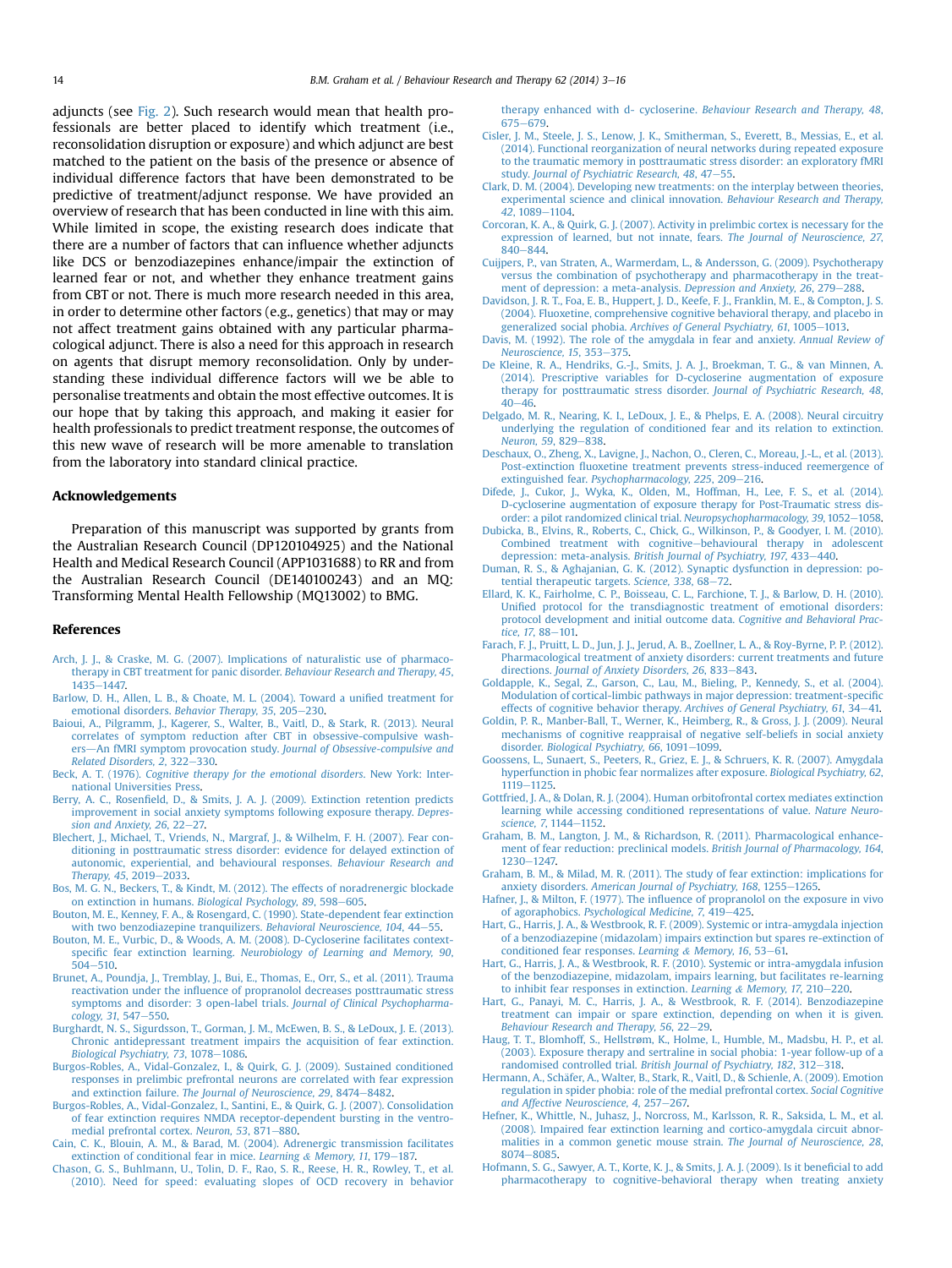<span id="page-12-0"></span>disorders? a meta-analytic review. [International Journal of Cognitive Therapy, 2](http://refhub.elsevier.com/S0005-7967(14)00115-6/sref43), [160](http://refhub.elsevier.com/S0005-7967(14)00115-6/sref43)-175

- [Hofmann, S. G., Wu, J. Q., & Boettcher, H. \(2013\). D-cycloserine as an augmentation](http://refhub.elsevier.com/S0005-7967(14)00115-6/sref44) [strategy for cognitive behavioral therapy of anxiety disorders.](http://refhub.elsevier.com/S0005-7967(14)00115-6/sref44) Biology of Mood & [Anxiety Disorders, 3](http://refhub.elsevier.com/S0005-7967(14)00115-6/sref44), 11.
- [Holmes, A., & Singewald, N. \(2013\). Individual differences in recovery from trau-](http://refhub.elsevier.com/S0005-7967(14)00115-6/sref45)matic fear. [Trends in Neurosciences, 36](http://refhub.elsevier.com/S0005-7967(14)00115-6/sref45), 23-[31.](http://refhub.elsevier.com/S0005-7967(14)00115-6/sref45)
- [Jacobson, N. S., Martell, C. R., & Dimidjian, S. \(2001\). Behavioral activation treatment](http://refhub.elsevier.com/S0005-7967(14)00115-6/sref46) [for depression: returning to contextual roots.](http://refhub.elsevier.com/S0005-7967(14)00115-6/sref46) Clinical Psychology: Science and [Practice, 8](http://refhub.elsevier.com/S0005-7967(14)00115-6/sref46), 255-[270.](http://refhub.elsevier.com/S0005-7967(14)00115-6/sref46)
- Julien, R. M. (2005). A primer of drug action [\(10th ed.\). New York, NY: Worth](http://refhub.elsevier.com/S0005-7967(14)00115-6/sref47) [Publishers.](http://refhub.elsevier.com/S0005-7967(14)00115-6/sref47)
- [Kalisch, R., Korenfeld, E., Stephan, K. E., Weiskopf, N., Seymour, B., & Dolan, R. J. \(2006\).](http://refhub.elsevier.com/S0005-7967(14)00115-6/sref49) [Context-dependent human extinction memory is mediated by a ventromedial](http://refhub.elsevier.com/S0005-7967(14)00115-6/sref49) [prefrontal and hippocampal network.](http://refhub.elsevier.com/S0005-7967(14)00115-6/sref49) The Journal of Neuroscience,  $26.9503-9511$ .
- [Kandel, E. R. \(2001\). The molecular biology of memory storage: a dialogue between](http://refhub.elsevier.com/S0005-7967(14)00115-6/sref50) [genes and synapses.](http://refhub.elsevier.com/S0005-7967(14)00115-6/sref50) Science, 294, 1030-[1038.](http://refhub.elsevier.com/S0005-7967(14)00115-6/sref50)
- [Karpova, N. N., Pickenhagen, A., Lindholm, J., Tiraboschi, E., Kulesskaya, N.,](http://refhub.elsevier.com/S0005-7967(14)00115-6/sref51) Á[gústsd](http://refhub.elsevier.com/S0005-7967(14)00115-6/sref51)óttir, A., et al. (2011). Fear erasure in mice requires synergy between [antidepressant drugs and extinction training.](http://refhub.elsevier.com/S0005-7967(14)00115-6/sref51) Science,  $334$ ,  $1731 - 1734$  $1731 - 1734$ .
- [Kim, M. J., & Whalen, P. J. \(2009\). The structural integrity of an amygdala](http://refhub.elsevier.com/S0005-7967(14)00115-6/sref52)-[prefrontal](http://refhub.elsevier.com/S0005-7967(14)00115-6/sref52) [pathway predicts trait anxiety.](http://refhub.elsevier.com/S0005-7967(14)00115-6/sref52) The Journal of Neuroscience, 29, 11614-[11618](http://refhub.elsevier.com/S0005-7967(14)00115-6/sref52).
- [Langton, J. M., & Richardson, R. \(2010\). The temporal speci](http://refhub.elsevier.com/S0005-7967(14)00115-6/sref53)ficity of the switch from [NMDAr-dependent extinction to NMDAr-independent re-extinction.](http://refhub.elsevier.com/S0005-7967(14)00115-6/sref53) Behav[ioural Brain Research, 208](http://refhub.elsevier.com/S0005-7967(14)00115-6/sref53), 646-[649](http://refhub.elsevier.com/S0005-7967(14)00115-6/sref53).
- [Langton, J. M., & Richardson, R. \(2009\). The role of context in the re-extinction of](http://refhub.elsevier.com/S0005-7967(14)00115-6/sref54) learned fear. [Neurobiology of Learning and Memory, 92](http://refhub.elsevier.com/S0005-7967(14)00115-6/sref54), 496-[503](http://refhub.elsevier.com/S0005-7967(14)00115-6/sref54).
- [Langton, J. M., & Richardson, R. \(2008\). D-cycloserine facilitates extinction the](http://refhub.elsevier.com/S0005-7967(14)00115-6/sref55) first [time but not the second time: an examination of the role of NMDA across the](http://refhub.elsevier.com/S0005-7967(14)00115-6/sref55) [course of repeated extinction sessions.](http://refhub.elsevier.com/S0005-7967(14)00115-6/sref55) Neuropsychopharmacology, 33, [3096](http://refhub.elsevier.com/S0005-7967(14)00115-6/sref55)-[3102](http://refhub.elsevier.com/S0005-7967(14)00115-6/sref55)
- Lebrón-Milad, K., Tsareva, A., Ahmed, N., & Milad, M. R. (2013). Sex differences and [estrous cycle in female rats interact with the effects of](http://refhub.elsevier.com/S0005-7967(14)00115-6/sref56) fluoxetine treatment on fear extinction. [Behavioural Brain Research, 253](http://refhub.elsevier.com/S0005-7967(14)00115-6/sref56), 217-[222.](http://refhub.elsevier.com/S0005-7967(14)00115-6/sref56)
- [Ledgerwood, L., Richardson, R., & Cranney, J. \(2003\). Effects of D-cycloserine on](http://refhub.elsevier.com/S0005-7967(14)00115-6/sref57) [extinction of conditioned freezing.](http://refhub.elsevier.com/S0005-7967(14)00115-6/sref57) Behavioral Neuroscience, 117, 341-[349](http://refhub.elsevier.com/S0005-7967(14)00115-6/sref57).
- [LeDoux, J. E. \(2000\). Emotion circuits in the brain.](http://refhub.elsevier.com/S0005-7967(14)00115-6/sref58) Annual Review of Neuroscience, 23, [155](http://refhub.elsevier.com/S0005-7967(14)00115-6/sref58)-[184.](http://refhub.elsevier.com/S0005-7967(14)00115-6/sref58)
- [Litz, B. T., Salters-Pedneault, K., Steenkamp, M. M., Hermos, J. A., Bryant, R. A.,](http://refhub.elsevier.com/S0005-7967(14)00115-6/sref59) [Otto, M. W., et al. \(2012\). A randomized placebo-controlled trial of D-cyclo](http://refhub.elsevier.com/S0005-7967(14)00115-6/sref59)[serine and exposure therapy for posttraumatic stress disorder.](http://refhub.elsevier.com/S0005-7967(14)00115-6/sref59) Journal of Psy[chiatric Research, 46](http://refhub.elsevier.com/S0005-7967(14)00115-6/sref59), 1184-[1190.](http://refhub.elsevier.com/S0005-7967(14)00115-6/sref59)
- Lonsdorf, T. B., Haaker, J., & Kalisch, R. (2014). Long-term expression of human contextual fear and extinction memories involves amygdala, hippocampus and ventromedial prefrontal cortex: a reinstatement study in two independent samples. Social Cognitive and Affective Neuroscience. [http://dx.doi.org/10.1093/](http://dx.doi.org/10.1093/scan/nsu018) [scan/nsu018.](http://dx.doi.org/10.1093/scan/nsu018)
- [Marks, I. M., Swinson, R. P., Baso](http://refhub.elsevier.com/S0005-7967(14)00115-6/sref61)g[lu, M., Kuch, K., Noshirvani, H., O'Sullivan, G., et al.](http://refhub.elsevier.com/S0005-7967(14)00115-6/sref61) [\(1993\). Alprazolam and exposure alone and combined in panic disorder with](http://refhub.elsevier.com/S0005-7967(14)00115-6/sref61) [agoraphobia a controlled study in London and Toronto.](http://refhub.elsevier.com/S0005-7967(14)00115-6/sref61) British Journal of Psy[chiatry, 162](http://refhub.elsevier.com/S0005-7967(14)00115-6/sref61), 776-[787.](http://refhub.elsevier.com/S0005-7967(14)00115-6/sref61)
- [McGaugh, J. \(2000\). Memory](http://refhub.elsevier.com/S0005-7967(14)00115-6/sref62)  $-$  [a century of consolidation.](http://refhub.elsevier.com/S0005-7967(14)00115-6/sref62) Science, 287, 248-[251.](http://refhub.elsevier.com/S0005-7967(14)00115-6/sref62)
- [Michael, T., Blechert, J., Vriends, N., Margraf, J., & Wilhelm, F. H. \(2007\). Fear con](http://refhub.elsevier.com/S0005-7967(14)00115-6/sref63)[ditioning in panic disorder: enhanced resistance to extinction.](http://refhub.elsevier.com/S0005-7967(14)00115-6/sref63) Journal of [Abnormal Psychology, 116](http://refhub.elsevier.com/S0005-7967(14)00115-6/sref63), 612.
- [Milad, M. R., Orr, S. P., Lasko, N. B., Chang, Y., Rauch, S. L., & Pitman, R. K. \(2008\).](http://refhub.elsevier.com/S0005-7967(14)00115-6/sref64) [Presence and acquired origin of reduced recall for fear extinction in PTSD: re-](http://refhub.elsevier.com/S0005-7967(14)00115-6/sref64)sults of a twin study. [Journal of Psychiatric Research, 42](http://refhub.elsevier.com/S0005-7967(14)00115-6/sref64), 515-[520](http://refhub.elsevier.com/S0005-7967(14)00115-6/sref64).
- [Milad, M. R., Pitman, R. K., Ellis, C. B., Gold, A. L., Shin, L. M., Lasko, N. B., et al. \(2009\).](http://refhub.elsevier.com/S0005-7967(14)00115-6/sref65) [Neurobiological basis of failure to recall extinction memory in posttraumatic](http://refhub.elsevier.com/S0005-7967(14)00115-6/sref65) stress disorder. [Biological Psychiatry, 66](http://refhub.elsevier.com/S0005-7967(14)00115-6/sref65), 1075-[1082.](http://refhub.elsevier.com/S0005-7967(14)00115-6/sref65)
- [Milad, M. R., Quinn, B. T., Pitman, R. K., Orr, S. P., Fischl, B., & Rauch, S. L. \(2005\).](http://refhub.elsevier.com/S0005-7967(14)00115-6/sref66) [Thickness of ventromedial prefrontal cortex in humans is correlated with](http://refhub.elsevier.com/S0005-7967(14)00115-6/sref66) extinction memory. [Proceedings of the National Academy of Sciences of the United](http://refhub.elsevier.com/S0005-7967(14)00115-6/sref66) [States of America, 102](http://refhub.elsevier.com/S0005-7967(14)00115-6/sref66), 10706-[10711.](http://refhub.elsevier.com/S0005-7967(14)00115-6/sref66)
- [Milad, M. R., & Quirk, G. J. \(2012\). Fear extinction as a model for translational](http://refhub.elsevier.com/S0005-7967(14)00115-6/sref67) [neuroscience: ten years of progress.](http://refhub.elsevier.com/S0005-7967(14)00115-6/sref67) Annual Review of Psychology, 63, 129-[151.](http://refhub.elsevier.com/S0005-7967(14)00115-6/sref67)
- [Milad, M. R., Quirk, G. J., Pitman, R. K., Orr, S. P., Fischl, B., & Rauch, S. L. \(2007\). A role](http://refhub.elsevier.com/S0005-7967(14)00115-6/sref68) [for the human dorsal anterior cingulate cortex in fear expression.](http://refhub.elsevier.com/S0005-7967(14)00115-6/sref68) Biological [Psychiatry, 62](http://refhub.elsevier.com/S0005-7967(14)00115-6/sref68), 1191-[1194.](http://refhub.elsevier.com/S0005-7967(14)00115-6/sref68)
- [Milad, M. R., Wright, C. I., Orr, S. P., Pitman, R. K., Quirk, G. J., & Rauch, S. L. \(2007\).](http://refhub.elsevier.com/S0005-7967(14)00115-6/sref69) [Recall of fear extinction in humans activates the ventromedial prefrontal cortex](http://refhub.elsevier.com/S0005-7967(14)00115-6/sref69) [and hippocampus in concert.](http://refhub.elsevier.com/S0005-7967(14)00115-6/sref69) Biological Psychiatry, 62, 446-[454.](http://refhub.elsevier.com/S0005-7967(14)00115-6/sref69)
- [Mineka, S., & Zinbarg, R. \(2006\). A contemporary learning theory perspective on the](http://refhub.elsevier.com/S0005-7967(14)00115-6/sref70) [etiology of anxiety disorders: it's not what you thought it was.](http://refhub.elsevier.com/S0005-7967(14)00115-6/sref70) American Psychologist,  $61, 10-26$  $61, 10-26$ .
- [Misanin, J. R., Miller, R. R., & Lewis, D. J. \(1968\). Retrograde amnesia produced by](http://refhub.elsevier.com/S0005-7967(14)00115-6/sref71) [electroconvulsive shock after reactivation of a consolidated memory trace.](http://refhub.elsevier.com/S0005-7967(14)00115-6/sref71) [Science, 160](http://refhub.elsevier.com/S0005-7967(14)00115-6/sref71), 554-[555.](http://refhub.elsevier.com/S0005-7967(14)00115-6/sref71)
- [Morin, C. M., Colecchi, C., Stone, J., Sood, R., & Brink, D. \(1999\). Behavioral and](http://refhub.elsevier.com/S0005-7967(14)00115-6/sref72) [pharmacological therapies for late-life insomnia: a randomized controlled trial.](http://refhub.elsevier.com/S0005-7967(14)00115-6/sref72) [Journal of the American Medical Association, 281](http://refhub.elsevier.com/S0005-7967(14)00115-6/sref72), 991–[999](http://refhub.elsevier.com/S0005-7967(14)00115-6/sref72).
- Motzkin, J. C., Philippi, C. L., Wolf, R. C., Baskaya, M. K., & Koenigs, M. (2014). Ventromedial prefrontal cortex is critical for the regulation of amygdala activity in humans. Biological Psychiatry. <http://dx.doi.org/10.1016/j.biopsych.2014.02.014>.
- [Mueller, D., & Cahill, S. P. \(2010\). Noradrenergic modulation of extinction learning](http://refhub.elsevier.com/S0005-7967(14)00115-6/sref74) and exposure therapy. Behavioural Brain Research,  $208$ ,  $1-11$ .
- [Mueller, D., Porter, J. T., & Quirk, G. J. \(2008\). Noradrenergic signaling in infralimbic](http://refhub.elsevier.com/S0005-7967(14)00115-6/sref75) [cortex increases cell excitability and strengthens memory for fear extinction.](http://refhub.elsevier.com/S0005-7967(14)00115-6/sref75) [The Journal of Neuroscience, 28](http://refhub.elsevier.com/S0005-7967(14)00115-6/sref75), 369-[375](http://refhub.elsevier.com/S0005-7967(14)00115-6/sref75).
- [Myers, K. M., & Davis, M. \(2007\). Mechanisms of fear extinction.](http://refhub.elsevier.com/S0005-7967(14)00115-6/sref76) Molecular Psychi $atry, 12, 120 - 150.$  $atry, 12, 120 - 150.$  $atry, 12, 120 - 150.$  $atry, 12, 120 - 150.$
- [Nader, K., Schafe, G. E., & LeDoux, J. E. \(2000\). Fear memories require protein](http://refhub.elsevier.com/S0005-7967(14)00115-6/sref77) [synthesis in the amygdala for reconsolidation after retrieval.](http://refhub.elsevier.com/S0005-7967(14)00115-6/sref77) Nature, 406,  $722 - 726$  $722 - 726$ .
- [Nave, A. M., Tolin, D. F., & Stevens, M. C. \(2012\). Exposure therapy, D-cycloserine,](http://refhub.elsevier.com/S0005-7967(14)00115-6/sref78) [and functional magnetic resonance imaging in patients with snake phobia: a](http://refhub.elsevier.com/S0005-7967(14)00115-6/sref78) randomized pilot study. [Journal of Clinical Psychiatry, 73](http://refhub.elsevier.com/S0005-7967(14)00115-6/sref78), 1179-[1186](http://refhub.elsevier.com/S0005-7967(14)00115-6/sref78).
- [Norberg, M. M., Krystal, J. H., & Tolin, D. F. \(2008\). A meta-analysis of D-cycloserine](http://refhub.elsevier.com/S0005-7967(14)00115-6/sref79) [and the facilitation of fear extinction and exposure therapy.](http://refhub.elsevier.com/S0005-7967(14)00115-6/sref79) Biological Psychi[atry, 63](http://refhub.elsevier.com/S0005-7967(14)00115-6/sref79), 1118-[1126.](http://refhub.elsevier.com/S0005-7967(14)00115-6/sref79)
- Otto, M. W., Moshier, S. J., Kinner, D. G., Simon, N. M., Pollack, M. H., & Orr, S. P. (2014). De novo fear conditioning across diagnostic groups in the affective disorders: evidence for learning impairments. Behavior Therapy, 45(24), 619e629. <http://dx.doi.org/10.1016/j.beth.2013.12.012>.
- [Otto, M. W., Pollack, M. H., & Sabatino, S. A. \(1996\). Maintenance of remission](http://refhub.elsevier.com/S0005-7967(14)00115-6/sref81) [following cognitive behavior therapy for panic disorder: possible delete](http://refhub.elsevier.com/S0005-7967(14)00115-6/sref81)[rious effects of concurrent medication treatment.](http://refhub.elsevier.com/S0005-7967(14)00115-6/sref81) Behavior Therapy, 27,  $473 - 482$  $473 - 482$  $473 - 482$
- [Otto, M. W., Smits, J. A. J., & Reese, H. E. \(2004\). Cognitive-behavioral therapy for the](http://refhub.elsevier.com/S0005-7967(14)00115-6/sref82) treatment of anxiety disorders. [Journal of Clinical Psychiatry, 65](http://refhub.elsevier.com/S0005-7967(14)00115-6/sref82)(Suppl. 5),  $34 - 41$  $34 - 41$
- [Orr, S. P., Metzger, L. J., Lasko, N. B., Macklin, M. L., Peri, T., & Pitman, R. K. \(2000\). De](http://refhub.elsevier.com/S0005-7967(14)00115-6/sref83) [novo conditioning in trauma-exposed individuals with and without post](http://refhub.elsevier.com/S0005-7967(14)00115-6/sref83)traumatic stress disorder. [Journal of Abnormal Psychology, 109](http://refhub.elsevier.com/S0005-7967(14)00115-6/sref83), 290.
- [Pereira, M. E., Rosat, R., Huang, C. H., Godoy, M. G. C., & Izquierdo, I. \(1989\). Inhi](http://refhub.elsevier.com/S0005-7967(14)00115-6/sref84)[bition by diazepam of the effect of additional training and of extinction on the](http://refhub.elsevier.com/S0005-7967(14)00115-6/sref84) [retention of shuttle avoidance behavior in rats.](http://refhub.elsevier.com/S0005-7967(14)00115-6/sref84) Behavioral Neuroscience, 103,  $202 - 205$  $202 - 205$  $202 - 205$
- [Peri, T., Ben-Shakhar, G., Orr, S. P., & Shalev, A. Y. \(2000\). Psychophysiologic](http://refhub.elsevier.com/S0005-7967(14)00115-6/sref85) [assessment of aversive conditioning in posttraumatic stress disorder.](http://refhub.elsevier.com/S0005-7967(14)00115-6/sref85) Biological [Psychiatry, 47](http://refhub.elsevier.com/S0005-7967(14)00115-6/sref85), 512-[519](http://refhub.elsevier.com/S0005-7967(14)00115-6/sref85).
- [Phelps, E. A., Delgado, M. R., Nearing, K. I., & LeDoux, J. E. \(2004\). Extinction learning](http://refhub.elsevier.com/S0005-7967(14)00115-6/sref86) [in humans: role of the amygdala and vmPFC.](http://refhub.elsevier.com/S0005-7967(14)00115-6/sref86) Neuron, 43, 897-[905](http://refhub.elsevier.com/S0005-7967(14)00115-6/sref86).
- [Phelps, E. A., & LeDoux, J. E. \(2005\). Contributions of the amygdala to emotion](http://refhub.elsevier.com/S0005-7967(14)00115-6/sref87) [processing: from animal models to human behavior.](http://refhub.elsevier.com/S0005-7967(14)00115-6/sref87) Neuron, 48, 175-[187.](http://refhub.elsevier.com/S0005-7967(14)00115-6/sref87)
- [Quirk, G. J., & Mueller, D. \(2008\). Neural mechanisms of extinction learning and](http://refhub.elsevier.com/S0005-7967(14)00115-6/sref88) retrieval. [Neuropsychopharmacology, 33](http://refhub.elsevier.com/S0005-7967(14)00115-6/sref88), 56-[72.](http://refhub.elsevier.com/S0005-7967(14)00115-6/sref88)
- [Rauch, S. L., Whalen, P. J., Shin, L. M., McInerney, S. C., Macklin, M. L., Lasko, N. B.,](http://refhub.elsevier.com/S0005-7967(14)00115-6/sref89) [et al. \(2000\). Exaggerated amygdala response to masked facial stimuli in](http://refhub.elsevier.com/S0005-7967(14)00115-6/sref89) [posttraumatic stress disorder: a functional MRI study.](http://refhub.elsevier.com/S0005-7967(14)00115-6/sref89) Biological Psychiatry, 47, [769](http://refhub.elsevier.com/S0005-7967(14)00115-6/sref89)-[776](http://refhub.elsevier.com/S0005-7967(14)00115-6/sref89).
- [Ressler, K. J., Rothbaum, B. O., Tannenbaum, L., Anderson, P., Graap, K., Zimand, E.,](http://refhub.elsevier.com/S0005-7967(14)00115-6/sref90) [et al. \(2004\). Cognitive enhancers as adjuncts to psychotherapy: use of D](http://refhub.elsevier.com/S0005-7967(14)00115-6/sref90)[cycloserine in phobic individuals to facilitate extinction of fear.](http://refhub.elsevier.com/S0005-7967(14)00115-6/sref90) Archives of [General Psychiatry, 61](http://refhub.elsevier.com/S0005-7967(14)00115-6/sref90), 1136-[1144](http://refhub.elsevier.com/S0005-7967(14)00115-6/sref90).
- [Rodebaugh, T. L., Levinson, C. A., & Lenze, E. J. \(2013\). A high-throughput clinical](http://refhub.elsevier.com/S0005-7967(14)00115-6/sref91) [assay for testing drug facilitation of exposure therapy.](http://refhub.elsevier.com/S0005-7967(14)00115-6/sref91) Depression and Anxiety, 30[, 631](http://refhub.elsevier.com/S0005-7967(14)00115-6/sref91)-[637.](http://refhub.elsevier.com/S0005-7967(14)00115-6/sref91)
- [Rodriguez-Romaguera, J., Sotres-Bayon, F., Mueller, D., & Quirk, G. J. \(2009\). Sys](http://refhub.elsevier.com/S0005-7967(14)00115-6/sref92)[temic propranolol acts centrally to reduce conditioned fear in rats without](http://refhub.elsevier.com/S0005-7967(14)00115-6/sref92) impairing extinction. [Biological Psychiatry, 65](http://refhub.elsevier.com/S0005-7967(14)00115-6/sref92), 887-[892.](http://refhub.elsevier.com/S0005-7967(14)00115-6/sref92)
- [Ritchey, M., Dolcos, F., Eddington, K. M., Strauman, T. J., & Cabeza, R. \(2011\). Neural](http://refhub.elsevier.com/S0005-7967(14)00115-6/sref93) [correlates of emotional processing in depression: changes with cognitive](http://refhub.elsevier.com/S0005-7967(14)00115-6/sref93) [behavioral therapy and predictors of treatment response.](http://refhub.elsevier.com/S0005-7967(14)00115-6/sref93) Journal of Psychiatric [Research, 45](http://refhub.elsevier.com/S0005-7967(14)00115-6/sref93), 577-[587.](http://refhub.elsevier.com/S0005-7967(14)00115-6/sref93)
- [Rougemont-Bücking, A., Linnman, C., Zef](http://refhub.elsevier.com/S0005-7967(14)00115-6/sref94)firo, T. A., Zeidan, M. A., Lebron-Milad, K., [Rodriguez-Romaguera, J., et al. \(2011\). Altered processing of contextual infor](http://refhub.elsevier.com/S0005-7967(14)00115-6/sref94)[mation during fear extinction in PTSD: an fMRI study.](http://refhub.elsevier.com/S0005-7967(14)00115-6/sref94) CNS Neuroscience & Therapeutics,  $17, 227-236$ .
- [Santini, E., Muller, R. U., & Quirk, G. J. \(2001\). Consolidation of extinction learning](http://refhub.elsevier.com/S0005-7967(14)00115-6/sref95) [involves transfer from NMDA-independent to NMDA-dependent memory.](http://refhub.elsevier.com/S0005-7967(14)00115-6/sref95) The [Journal of Neuroscience, 21](http://refhub.elsevier.com/S0005-7967(14)00115-6/sref95), 9009-[9017.](http://refhub.elsevier.com/S0005-7967(14)00115-6/sref95)
- [Schneier, F. R., Neria, Y., Pavlicova, M., Hembree, E., Suh, E. J., Amsel, L., et al. \(2012\).](http://refhub.elsevier.com/S0005-7967(14)00115-6/sref96) [Combined prolonged exposure therapy and paroxetine for posttraumatic stress](http://refhub.elsevier.com/S0005-7967(14)00115-6/sref96) [disorder related to the world trade center attacks: a randomized controlled](http://refhub.elsevier.com/S0005-7967(14)00115-6/sref96) trial. [American Journal of Psychiatry, 169](http://refhub.elsevier.com/S0005-7967(14)00115-6/sref96), 80-[88.](http://refhub.elsevier.com/S0005-7967(14)00115-6/sref96)
- [Schienle, A., Sch](http://refhub.elsevier.com/S0005-7967(14)00115-6/sref97)äfer, A., Hermann, A., Rohrmann, S., & Vaitl, D. (2007). Symptom [provocation and reduction in patients suffering from spider phobia.](http://refhub.elsevier.com/S0005-7967(14)00115-6/sref97) European [Archives of Psychiatry and Clinical Neuroscience, 257](http://refhub.elsevier.com/S0005-7967(14)00115-6/sref97), 486-[493](http://refhub.elsevier.com/S0005-7967(14)00115-6/sref97).
- Schienle, A., Wabnegger, A., & Scharmüller, W. (2014). Effects of cognitive behavior therapy on regional brain volume in spider-phobic patients: preliminary results. Journal of Anxiety Disorders. [http://dx.doi.org/10.1016/j.](http://dx.doi.org/10.1016/j.janxdis.2014.01.002) [janxdis.2014.01.002.](http://dx.doi.org/10.1016/j.janxdis.2014.01.002)
- Schwabe, L., Nader, K., & Pruessner, J. C. (2014). Reconsolidation of human memory: brain mechanisms and clinical relevance. Biological Psychiatry, 76, 274-280. [http://dx.doi.org/10.1016/j.biopsych.2014.03.008.](http://dx.doi.org/10.1016/j.biopsych.2014.03.008)
- [Schwabe, L., Nader, K., Wolf, O. T., Beaudry, T., & Pruessner, J. C. \(2012\). Neural](http://refhub.elsevier.com/S0005-7967(14)00115-6/sref100) [signature of reconsolidation impairments by propranolol in humans.](http://refhub.elsevier.com/S0005-7967(14)00115-6/sref100) Biological [Psychiatry, 71](http://refhub.elsevier.com/S0005-7967(14)00115-6/sref100), 380-[386.](http://refhub.elsevier.com/S0005-7967(14)00115-6/sref100)